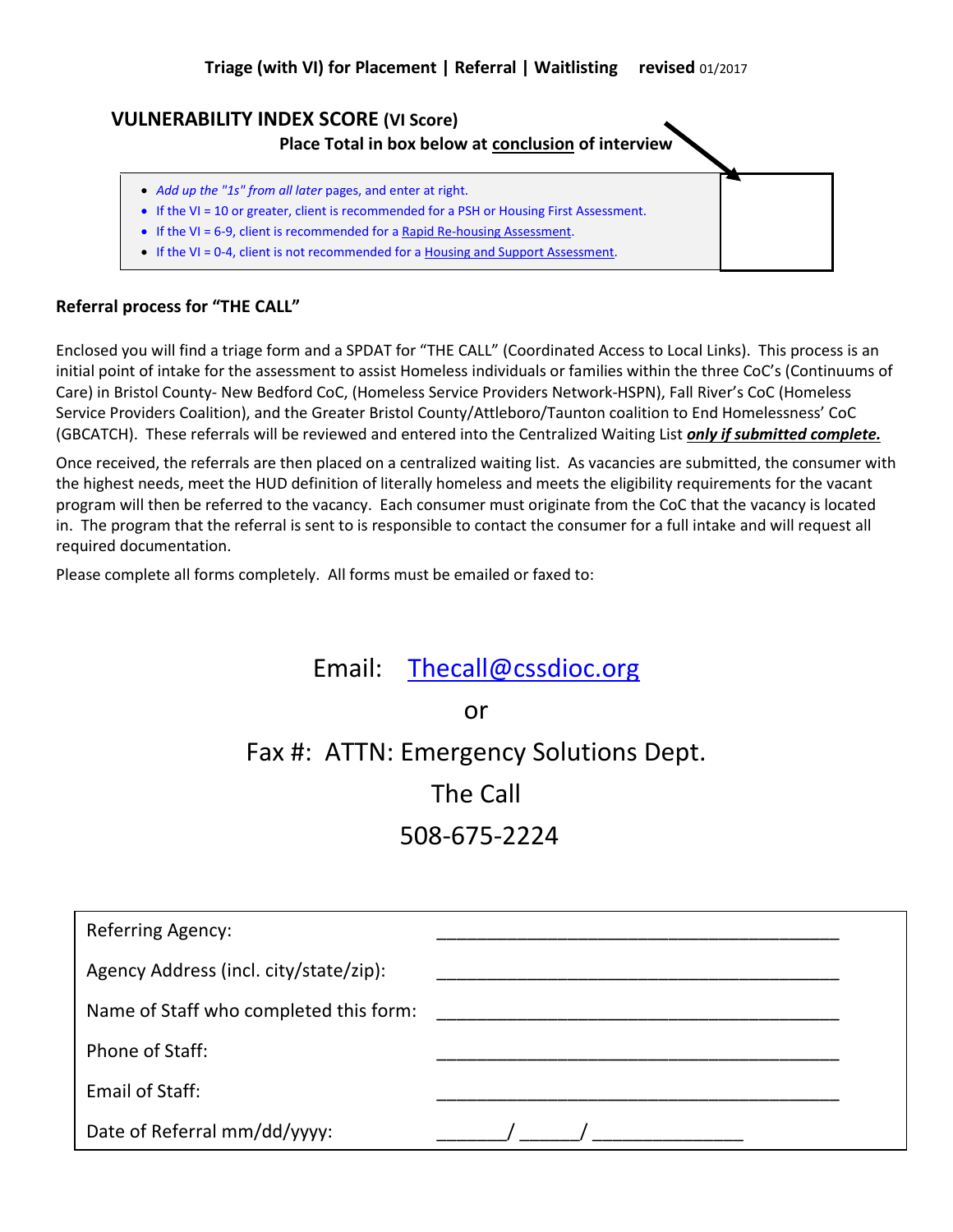#### **DO ANY OF THESE SITUATIONS APPLY TO YOU OR SOMEONE IN YOUR HOUSEHOLD?** (choose one only, the most important)

| O Elderly, or Disabled                                |    |  |
|-------------------------------------------------------|----|--|
| O Displacement for Witness Protection/Hate Crime      | 2  |  |
| O Section 236 or Displaced by Gov't Action            | 3  |  |
| O Displacement due to Domestic Violence               | 4  |  |
| O Displacement due to Health Code Violations          | 5  |  |
| O Displacement due to Urban Renewal                   | 6  |  |
| O Displacement due to Natural Disaster / Fire / Water | 7  |  |
| O Rent-Burdened despite Full-Time Employment          | 8  |  |
| O Rent-Burdened despite Part-Time Employment          | 15 |  |
| O Displacement by Landlord or Market Forces           | 9  |  |
| O Internal Transfer (already live here)               | 11 |  |

O Need to leave High-Crime Neighborhood 12 O Aging out of Child/Teen Services 13 O Release from institution into Homelessness 14 O Registered Sex Offender 16 O Local Resident 17 O Local Employee 18 O Community-Based Housing Certification 19 O Homeless due to Health Care/Medical Costs 10 O Veteran 20 O Seeking reunification after treatment 21 Unaccompanied Youth - Throwaway | Runaway 22

#### **WHAT HOUSING WAITLISTS WOULD YOU BE ELIGIBLE FOR?** (choose as many as seem appropriate)

| <b>INDIVIDUALS</b>                                                                                                                                           | <b>FAMILIES</b>                                                                                                                                                                                          | <b>UNACCOMPANIED YOUTH</b>                                                                     |
|--------------------------------------------------------------------------------------------------------------------------------------------------------------|----------------------------------------------------------------------------------------------------------------------------------------------------------------------------------------------------------|------------------------------------------------------------------------------------------------|
| TH<br>0<br>PH<br>O                                                                                                                                           | <b>TH</b><br>O2BR<br>$O3BR$ $O4BR$<br>$\bigcirc$ 5BR<br>$\bigcirc$ 6BR $\bigcirc$ 7+<br>O<br>$\circ$<br><b>PSH</b><br>O2BR<br>$\bigcirc$ 3BR $\bigcirc$ 4BR<br>$\bigcirc$ 5BR<br>$\bigcirc$ 6BR<br>$O7+$ | <b>Pregnant / Parenting</b><br>$\circ$<br>Runaway / Castaway<br>$\circ$                        |
| <b>HISTORY OF:</b><br><b>Domestic Violence</b><br>O<br><b>Substance Abuse Wet Shelter</b><br>$\left( \right)$<br><b>Substance Abuse Long Term</b><br>$\circ$ | <b>Veterans</b><br>◯<br>$O3BR$ $O4BR$ $O5BR$<br>$\bigcirc$ 6BR<br>O2BR<br>$O7+$                                                                                                                          |                                                                                                |
| <b>SUBPOPULATION:</b><br><b>Veterans</b><br>O                                                                                                                | $\circ$ Special Needs:<br>$\bigcirc$ HIV<br>$\bigcirc$ DD<br>$\bigcirc$ MH<br>$\circ$ Other                                                                                                              |                                                                                                |
| <b>Special Needs</b><br>$\circ$<br>$\bigcirc$ HIV<br>$\bigcirc$ MH<br>$\bigcirc$ DD<br>$\circ$ Other                                                         |                                                                                                                                                                                                          | $\circ$ Special Needs:<br>$\bigcirc$ MH<br>$\bigcirc$ HIV<br>$\bigcirc$ DD<br>$\bigcirc$ Other |

Describe current living situation: \_\_\_\_\_\_\_\_\_\_\_\_\_\_\_\_\_\_\_\_\_\_\_\_\_\_\_\_\_\_\_\_\_\_\_\_\_\_\_\_\_\_\_\_\_\_\_\_\_\_\_\_\_\_\_\_\_\_\_\_\_\_\_\_\_\_\_\_\_\_\_\_\_\_\_\_\_\_\_\_\_\_\_\_\_\_\_\_ \_\_\_\_\_\_\_\_\_\_\_\_\_\_\_\_\_\_\_\_\_\_\_\_\_\_\_\_\_\_\_\_\_\_\_\_\_\_\_\_\_\_\_\_\_\_\_\_\_\_\_\_\_\_\_\_\_\_\_\_\_\_\_\_\_\_\_\_\_\_\_\_\_\_\_\_\_\_\_\_\_\_\_\_\_\_\_\_ \_\_\_\_\_\_\_\_\_\_\_\_\_\_\_\_\_\_\_\_\_\_\_\_\_\_\_\_\_\_\_\_\_\_\_\_\_\_\_\_\_\_\_\_\_\_\_\_\_\_\_\_\_\_\_\_\_\_\_\_\_\_\_\_\_\_\_\_\_\_\_\_\_\_\_\_\_\_\_\_\_\_\_\_\_\_\_\_ \_\_\_\_\_\_\_\_\_\_\_\_\_\_\_\_\_\_\_\_\_\_\_\_\_\_\_\_\_\_\_\_\_\_\_\_\_\_\_\_\_\_\_\_\_\_\_\_\_\_\_\_\_\_\_\_\_\_\_\_\_\_\_\_\_\_\_\_\_\_\_\_\_\_\_\_\_\_\_\_\_\_\_\_\_\_\_\_ Date entered current living situation: \_\_\_\_\_\_\_\_\_\_\_\_\_\_\_\_\_\_\_\_\_\_\_\_\_\_\_\_\_\_\_\_\_\_\_\_\_\_\_\_\_\_\_\_\_\_\_\_\_\_\_ Applicant's place of origin  $\bigcirc$  FALL RIVER  $\bigcirc$  NEW BEDFORD  $\bigcirc$  GBCATCH **(Bristol Co. other than Fall River or New Bedford city limits)**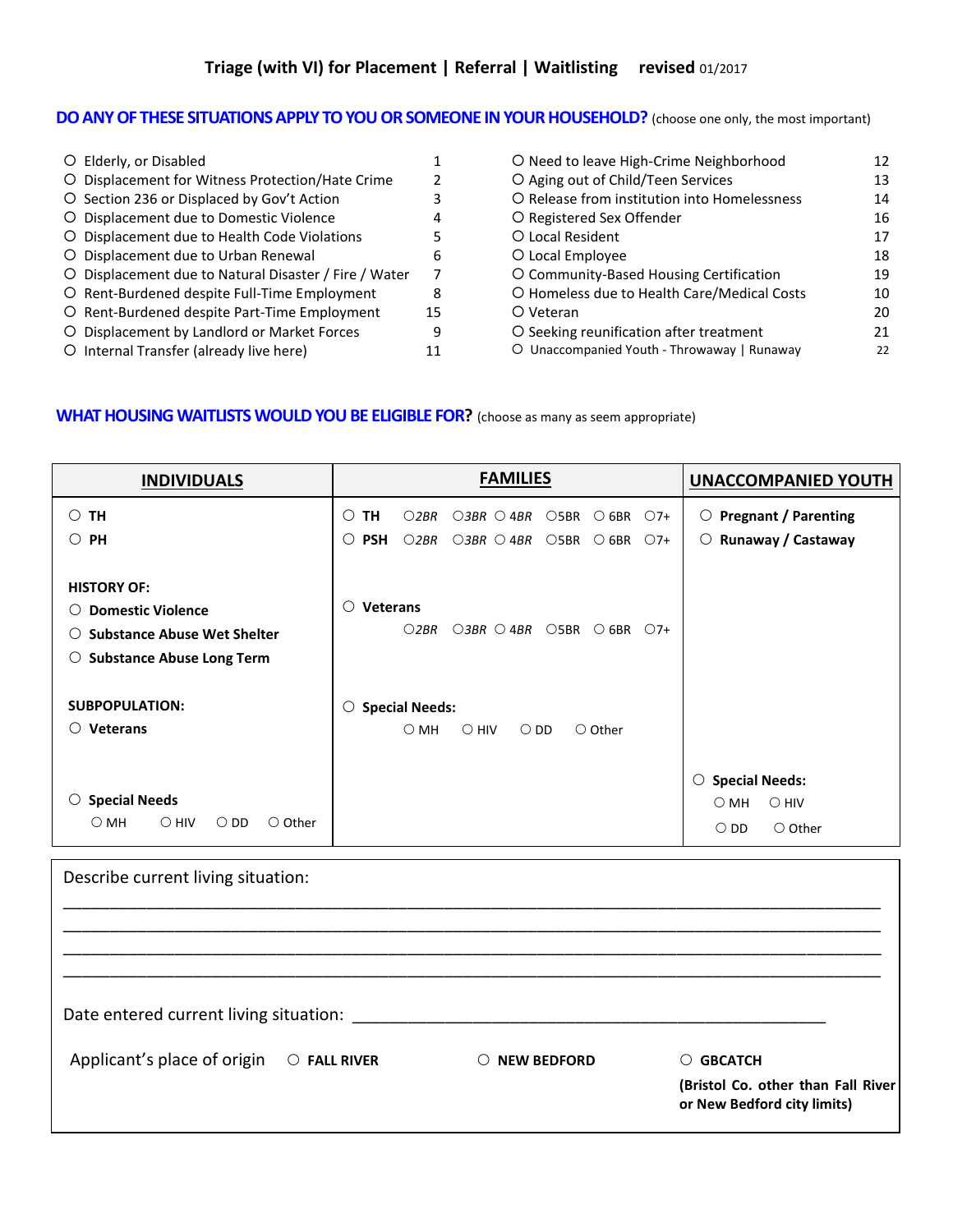# **WAITLIST PLACEMENT –ALL FIELDS ARE REQUIRED(Vulnerability Index to be completed by CSS staff)**

|         | Head of Household's FIRST Name in the boxes below, write your first name as it appears on your birth certificate                   |                                                                                                                                                      |       |  |                                                    |                       |         |
|---------|------------------------------------------------------------------------------------------------------------------------------------|------------------------------------------------------------------------------------------------------------------------------------------------------|-------|--|----------------------------------------------------|-----------------------|---------|
| O       |                                                                                                                                    |                                                                                                                                                      |       |  |                                                    |                       |         |
| O       | Head of Household's MIDDLE Name write your full middle name, not just the initial                                                  |                                                                                                                                                      |       |  |                                                    |                       |         |
|         | Head of Household's LAST Name (ex: Baez-Gonzalez)                                                                                  |                                                                                                                                                      |       |  |                                                    |                       |         |
| $\circ$ |                                                                                                                                    |                                                                                                                                                      |       |  |                                                    |                       |         |
|         |                                                                                                                                    |                                                                                                                                                      |       |  |                                                    |                       |         |
|         | O Yes O No Have you ever served in the military?                                                                                   | Have you or anyone in your HH experienced DV? O Yes O No                                                                                             |       |  | <b>Head of Household's DATE OF BIRTH</b>           |                       |         |
|         | <b>Head of Household's SOCIAL SECURITY NUMBER</b>                                                                                  | <b>GENDER</b>                                                                                                                                        | Month |  | Day                                                |                       | Year    |
| $\circ$ | O                                                                                                                                  |                                                                                                                                                      | O     |  |                                                    |                       |         |
|         |                                                                                                                                    |                                                                                                                                                      |       |  |                                                    |                       |         |
|         | <b>ETHNICITY</b><br><b>RACE:</b><br>Also provide your race at right!                                                               | Asian, Black, White, Native American, Pacific Islander, Multi-racial<br>Do NOT write Spanish, Hispanic, Latino here - and do NOT write your country! |       |  |                                                    |                       |         |
| O       | $\circ$<br>O Hispanic<br>O non-Hispanic                                                                                            |                                                                                                                                                      |       |  |                                                    |                       |         |
|         |                                                                                                                                    |                                                                                                                                                      |       |  |                                                    |                       |         |
| O       | YOUR MOTHER'S MAIDEN NAME                                                                                                          |                                                                                                                                                      |       |  |                                                    |                       |         |
|         | <b>YOUR HOME TELEPHONE</b>                                                                                                         | <b>SECOND TELEPHONE</b> (if you have one)                                                                                                            |       |  |                                                    |                       |         |
| O       |                                                                                                                                    |                                                                                                                                                      |       |  |                                                    |                       |         |
|         | <b>YOUR EMAIL ADDRESS</b>                                                                                                          |                                                                                                                                                      |       |  |                                                    |                       |         |
| O       |                                                                                                                                    |                                                                                                                                                      |       |  |                                                    |                       |         |
|         | <b>WHERE CAN WE REACH YOU A YEAR FROM NOW?</b>                                                                                     | O same address as shown on the opposite side of this page                                                                                            |       |  |                                                    |                       |         |
|         | Answer this: Address is<br>O a P.O. Box                                                                                            | O a street address - include any apartment #                                                                                                         |       |  | O a "care of" address                              |                       |         |
|         | If "Care of" include the care of person's name in the address line below: ex: "c/o Smith, 19 Flower St #4"                         |                                                                                                                                                      |       |  |                                                    |                       |         |
| O       |                                                                                                                                    |                                                                                                                                                      |       |  |                                                    |                       |         |
|         | City, State, and Zip Code:                                                                                                         |                                                                                                                                                      |       |  |                                                    |                       |         |
| $\circ$ |                                                                                                                                    |                                                                                                                                                      |       |  |                                                    |                       |         |
|         | <b>SECOND CONTACT or MAILING ADDRESS</b><br>O same address as above                                                                |                                                                                                                                                      |       |  |                                                    |                       |         |
|         | <b>Answer this: Address is</b><br>O a P.O. Box                                                                                     | O a street address - include any apartment #                                                                                                         |       |  |                                                    | O a "care of" address |         |
|         | If "Care of" include the care of person's name in the address line below: ex:                                                      |                                                                                                                                                      |       |  | "c/o Smith, 19 Flower St #4"                       |                       |         |
| $\circ$ |                                                                                                                                    |                                                                                                                                                      |       |  |                                                    |                       |         |
|         | City, State, and Zip Code:                                                                                                         |                                                                                                                                                      |       |  |                                                    |                       |         |
| $\circ$ |                                                                                                                                    |                                                                                                                                                      |       |  |                                                    |                       |         |
|         | # of Bedrooms<br><b>TOTAL HOUSEHOLD SIZE include yourself</b>                                                                      |                                                                                                                                                      |       |  | How much money does your family receive in a year? |                       |         |
| O       | # Adults<br># Children<br>$\circ$<br>Total #                                                                                       | \$<br>bedrooms<br>$\circ$                                                                                                                            |       |  |                                                    |                       | .0<br>0 |
|         |                                                                                                                                    |                                                                                                                                                      |       |  |                                                    |                       |         |
|         | <b>INCOME SOURCES</b> fill in the circles next to any income source that your household currently receives<br>$O = \bullet$        |                                                                                                                                                      |       |  |                                                    |                       |         |
| O       | O SSI O SSDI<br>O Job<br>O Pension<br>O Unemployment<br>O SS Retirement<br>O Other<br>O Veteran's Payments                         |                                                                                                                                                      |       |  |                                                    |                       |         |
|         | O GA/TANF/TAFDC/Welfare<br>O Worker's Comp<br>O Child Support/Alimony<br>O Disability<br>O Food Stamps                             |                                                                                                                                                      |       |  |                                                    |                       |         |
|         | MOBILE RENTAL ASSISTANCE Do you currently have rental assistance that you can use to pay rent in our building?                     |                                                                                                                                                      |       |  |                                                    |                       |         |
| $\circ$ | O I will not bring rental assistance  O Section 8 voucher  O MRVP  O AHVP<br>O VASH or similar<br>O Temp. assistance               |                                                                                                                                                      |       |  |                                                    |                       |         |
|         | <b>ACCOMMODATIONS - DO YOU NEED</b>                                                                                                |                                                                                                                                                      |       |  |                                                    |                       |         |
| $\circ$ | O Wheelchair Access<br>O No-Steps Unit<br>O First-Floor Unit<br>O Reasonable Accommodation based on disability or language barrier |                                                                                                                                                      |       |  |                                                    |                       |         |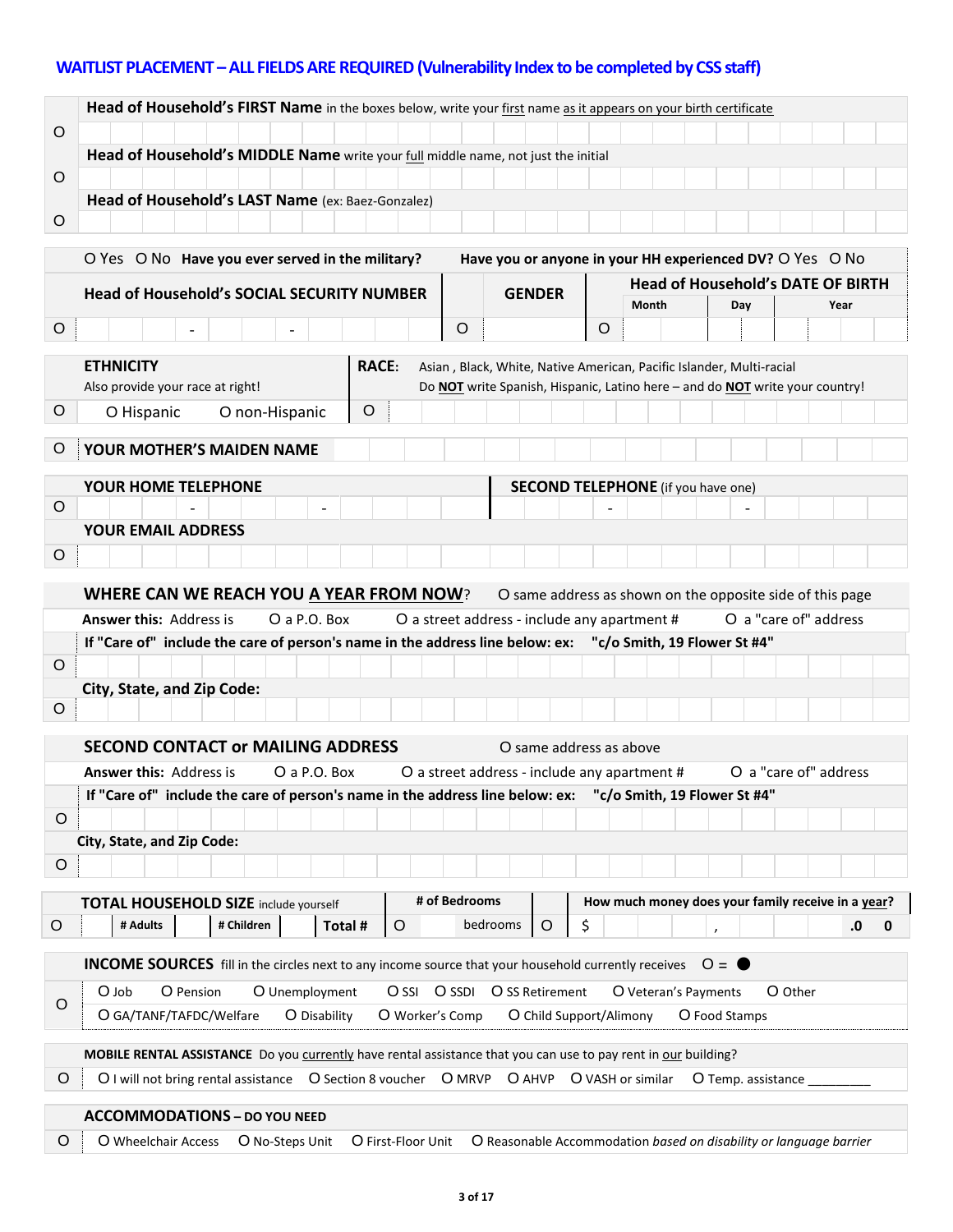# **VULNERABILITY INDEX (PLEASE ANSWER FOR ANYONE IN THE HOUSEHOLD)**

| 1. If Head of Household is ≥60 yrs. or older                                                                                                                                                                                                                                                                                                                                                                                                                                                                                                                                                                                                                                                                                                                 | $\bigcirc$ CR to provide DOB                       | 2. If yes,<br>enter "1" $\rightarrow$                                                               |  |  |
|--------------------------------------------------------------------------------------------------------------------------------------------------------------------------------------------------------------------------------------------------------------------------------------------------------------------------------------------------------------------------------------------------------------------------------------------------------------------------------------------------------------------------------------------------------------------------------------------------------------------------------------------------------------------------------------------------------------------------------------------------------------|----------------------------------------------------|-----------------------------------------------------------------------------------------------------|--|--|
| 2a. Has gone Homeless continuously for at least 12 months? or $\bigcirc$ yes $\bigcirc$ No $\bigcirc$ CDNK $\bigcirc$ CR<br>2b. Has been homeless at least 4 times in the past three years where the combined occasions<br>total 12 months (occasions must be separated by a break of at least 7 nights)?<br>$\bigcirc$ Yes $\bigcirc$ No<br>$\bigcirc$ cDNK $\bigcirc$ cr<br>2c. Has been residing in an institutional care facility for less than 90 days and met all of the criteria in (1)<br>$\bigcirc$ cDNK $\bigcirc$ cr<br>before entering facility $\circ$ Yes $\circ$ No<br>2d. Adult head of household meets criteria in (1) or (2) regardless of family composition fluctuation<br>$\bigcirc$ Yes $\bigcirc$ No<br>$\bigcirc$ cDNK $\bigcirc$ cr |                                                    | 2. If yes to either,<br>enter "1" $\rightarrow$                                                     |  |  |
| $\circ$ 3. In the past six months, how many times have you been to the Emergency Room?<br>$\circ$ 4. In the past six months, how many times have you had an interaction with the police?<br>$\circ$ 5. In the past six months, how many times have you been taken to the hospital in an ambulance?<br>$\circ$ 6. In the past six months, how many times have you used a crisis service, including distress centers<br>or suicide prevention hotlines?<br>$\circlearrowright$ 7. In the past six months, how many times have you been hospitalized as an in-patient, including<br>mental health hospitalizations?                                                                                                                                             | $O$ $CR$<br>$O$ CR<br>$O$ CR<br>$O$ $CR$<br>$O$ CR | If you total the<br>answers 3-7 and it's<br>$2$ "4 times", enter<br>$a "1" \rightarrow$             |  |  |
| $\circ$<br>8. Have you been attacked or beaten up since becoming homeless?<br>9. Have you tried to harm yourself, or threatened to harm yourself, or<br>$\circ$<br>anyone else, in the last year?                                                                                                                                                                                                                                                                                                                                                                                                                                                                                                                                                            | O CR<br>$O$ CR                                     | If yes to 8/9, enter a<br>" $1$ " $\rightarrow$                                                     |  |  |
| 10. Do you have any legal stuff going on right now that may result in you being<br>$\circ$<br>locked up or having to pay fines?                                                                                                                                                                                                                                                                                                                                                                                                                                                                                                                                                                                                                              | $O$ CR                                             | If yes to 10, enter a<br>" $1" \rightarrow$                                                         |  |  |
| 11. Does anybody force you or trick you to do things that you do not want to do? O CR<br>$\circ$<br>12. Do you ever do things that may be considered to be risky, like exchange sex<br>O<br>for money, run drugs for someone, have unprotected sex with someone<br>you don't really know, share a needle, or anything like that?<br>13. Types of places you may have slept: which one do you sleep at most often?<br>O<br>○ Shelter ○ Street ○ Vehicle ○ Bus or Subway ○ Beach, River, Park ○ Other                                                                                                                                                                                                                                                          | O CR                                               | If yes to 11/12, or<br>13 is something<br>other than<br>"Shelter", enter a<br>" $1$ " $\rightarrow$ |  |  |
| $\circ$ 17. Do you have planned activities each day other than just surviving?                                                                                                                                                                                                                                                                                                                                                                                                                                                                                                                                                                                                                                                                               | $O$ CR                                             | If no, enter $"1" \rightarrow$                                                                      |  |  |
| $\circ$ 18. Do you have any friends, family or acquaintances out of convenience or necessity, but you<br>Don't like their company and you wouldn't hang with them unless you had to?<br>$\circ$ 19. Do any of your friends ever take your money, borrow cigarettes, use your drugs/alcohol, or<br>get you to do things you don't really want to do?                                                                                                                                                                                                                                                                                                                                                                                                          | $O$ CR<br>$O$ CR                                   | If yes to either or<br>both, enter "1" $\rightarrow$                                                |  |  |
| $\circ$ 20. Where do you usually go for health care?                                                                                                                                                                                                                                                                                                                                                                                                                                                                                                                                                                                                                                                                                                         | $O$ CR                                             | If "nowhere",<br>enter "1" $\rightarrow$                                                            |  |  |
| ○ 21. Do you have Kidney disease / End Stage Renal disease, or Undergo Dialysis?                                                                                                                                                                                                                                                                                                                                                                                                                                                                                                                                                                                                                                                                             | $O$ CR                                             | If yes, enter "1" $\rightarrow$                                                                     |  |  |
| $\circ$ 22. Do you have History of Frostbite, Hypothermia, or Immersion Foot?                                                                                                                                                                                                                                                                                                                                                                                                                                                                                                                                                                                                                                                                                | $O$ CR                                             | If yes, enter "1" $\rightarrow$                                                                     |  |  |
| ○ 23. Do you have liver disease, Cirrhosis, or End-Stage Liver Disease?                                                                                                                                                                                                                                                                                                                                                                                                                                                                                                                                                                                                                                                                                      | $O$ CR                                             | If yes, enter "1" $\rightarrow$                                                                     |  |  |
| ○ 24-32. Look at the Chronic Health Conditions box on the next page. Enter at "1" on that page if you have any of these conditions.                                                                                                                                                                                                                                                                                                                                                                                                                                                                                                                                                                                                                          |                                                    |                                                                                                     |  |  |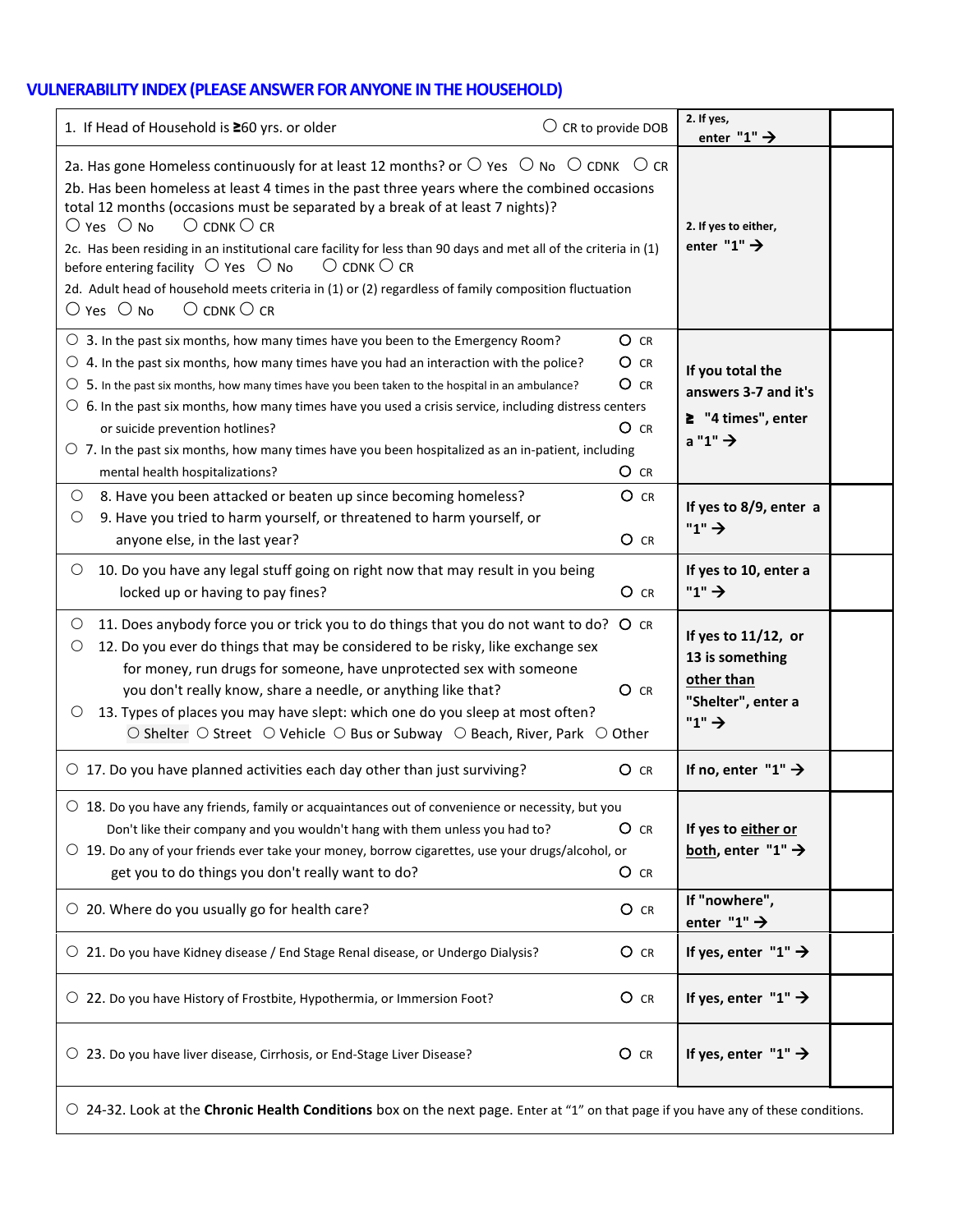| ○ 33. Interviewer: do you detect signs or symptoms of a serious health condition even though client denies any of these?                                                                                                                |                   |        |                                    |  |
|-----------------------------------------------------------------------------------------------------------------------------------------------------------------------------------------------------------------------------------------|-------------------|--------|------------------------------------|--|
| $\bigcirc$ Substance Use: Alcohol only                                                                                                                                                                                                  |                   |        |                                    |  |
| $\bigcirc$ Substance use: Drugs only                                                                                                                                                                                                    |                   |        |                                    |  |
| $\bigcirc$ Substance Use: Both Alcohol and Drug                                                                                                                                                                                         |                   |        |                                    |  |
| $\bigcirc$ 34. Have you ever had problems with drug or alcohol use or been told that you had a problem                                                                                                                                  |                   |        |                                    |  |
| ○ 35. Have you consumed alcohol / drugs every day or almost every day in the past month?                                                                                                                                                |                   |        | If yes to one or                   |  |
| $\circ$ 36. Have you used injection drugs or shots in the past six months?<br>$\circ$ 37. Have you been treated for drug/alcohol problems but then returned to drinking or drugs?                                                       |                   |        | more, enter "1" $\rightarrow$      |  |
| ○ 38. Have you used non-beverage alcohol like cough syrup, mouthwash, rubbing alcohol, cooking wine, or anything<br>like that in the past six months?                                                                                   |                   |        |                                    |  |
| ○ 39. Have you ever blacked out because of your alcohol / drug use?                                                                                                                                                                     |                   |        |                                    |  |
| $\circ$ 40. Interviewer: do you observe signs or symptoms of alcohol / drug use even if client denies it?                                                                                                                               |                   |        |                                    |  |
| $\bigcirc$ Physical Disability (missing a limb, blind, deaf, in a wheelchair, etc.                                                                                                                                                      |                   | $O$ CR | If yes, enter "1" $\rightarrow$    |  |
| $\bigcirc$ HIV/AIDS                                                                                                                                                                                                                     |                   | $O$ CR | If yes, enter "1" $\rightarrow$    |  |
| <b>Mental Health Issues</b>                                                                                                                                                                                                             |                   | O CR   |                                    |  |
| 41. Have you ever been taken to a hospital against your will for a mental health reason?<br>O                                                                                                                                           |                   |        | If yes to one or                   |  |
| $\circ$ 42. Gone to an emergency room because of nerves or feeling shaky or scared?                                                                                                                                                     |                   |        | more, enter "1" $\rightarrow$      |  |
| $\circ$ 43. Spoken with a mental health professional in the last six months?                                                                                                                                                            |                   |        |                                    |  |
| $\bigcirc$ Developmental Disability                                                                                                                                                                                                     |                   |        |                                    |  |
| $\bigcirc$ 44. Had a serious brain injury or head trauma?                                                                                                                                                                               |                   |        | If yes to one or                   |  |
| $\circ$ 45. Ever been told you have a learning disability or developmental disability?                                                                                                                                                  |                   |        | more, enter "1" $\rightarrow$      |  |
| $\circ$ 46. Have trouble concentrating, or remembering things?<br>$\circ$ 47. Interviewer: do you detect signs or symptoms of mental illness or brain functioning?                                                                      |                   |        |                                    |  |
| $\bigcirc$ Chronic Health Conditions: $\bigcirc$ Heat stroke/Heat Exhaustion                                                                                                                                                            |                   |        |                                    |  |
| If not already answered above $\bigcirc$ Heart diseases, Arrhythmia, or Irregular Heartbeat                                                                                                                                             |                   |        |                                    |  |
| $\bigcirc$ Asthma                                                                                                                                                                                                                       | $\bigcirc$ Cancer |        | If yes to one or                   |  |
| $\bigcirc$ Diabetes<br>$\circlearrowright$ Emphysema                                                                                                                                                                                    |                   |        | more, enter "1" $\rightarrow$      |  |
| $\bigcirc$ Hepatitis C<br>O High Blood Pressure                                                                                                                                                                                         |                   |        |                                    |  |
| $\bigcirc$ Tuberculosis<br>$\bigcirc$ Alzheimer's                                                                                                                                                                                       |                   |        |                                    |  |
| $\bigcirc$ Other:                                                                                                                                                                                                                       |                   |        |                                    |  |
| $\circ$ 48. Have you had any medicines prescribed for you by a doctor that you do not take, or that you sold,<br>misplaced, or had stolen, or where the prescriptions were never filled in the first place? $\circ$ CR                  |                   |        | If yes,<br>enter "1" $\rightarrow$ |  |
| If the SA score is "1' AND the Mental Health/Developmental Disability is a "1" AND there is another health<br>condition as well, ENTER a "1" in the BOX AT RIGHT (Tri-morbidity or multiple serious health conditions)<br>$\rightarrow$ |                   |        |                                    |  |

#### **IS THIS PERSON PREGNANT? VICTIM OF DOMESTIC VIOLENCE?**

| $\bigcirc$ No or N/A $\bigcirc$ Yes If Pregnant, Due Date:                                                                                                                                                                                 |  | Use same answers as for Adult HoH |  |  |
|--------------------------------------------------------------------------------------------------------------------------------------------------------------------------------------------------------------------------------------------|--|-----------------------------------|--|--|
| 49. Have you ever experienced any emotional, physical, psychological, sexual abuse, or trauma<br>If yes,<br>in your life which you did not get help for, and/or which you feel has caused your<br>enter "1" $\rightarrow$<br>homelessness? |  |                                   |  |  |
| <b>TOTAL VULNERABILITY SCORE</b> (add up the 1s and enter in box at right; also enter this score at top of page 1, then continue below.)                                                                                                   |  |                                   |  |  |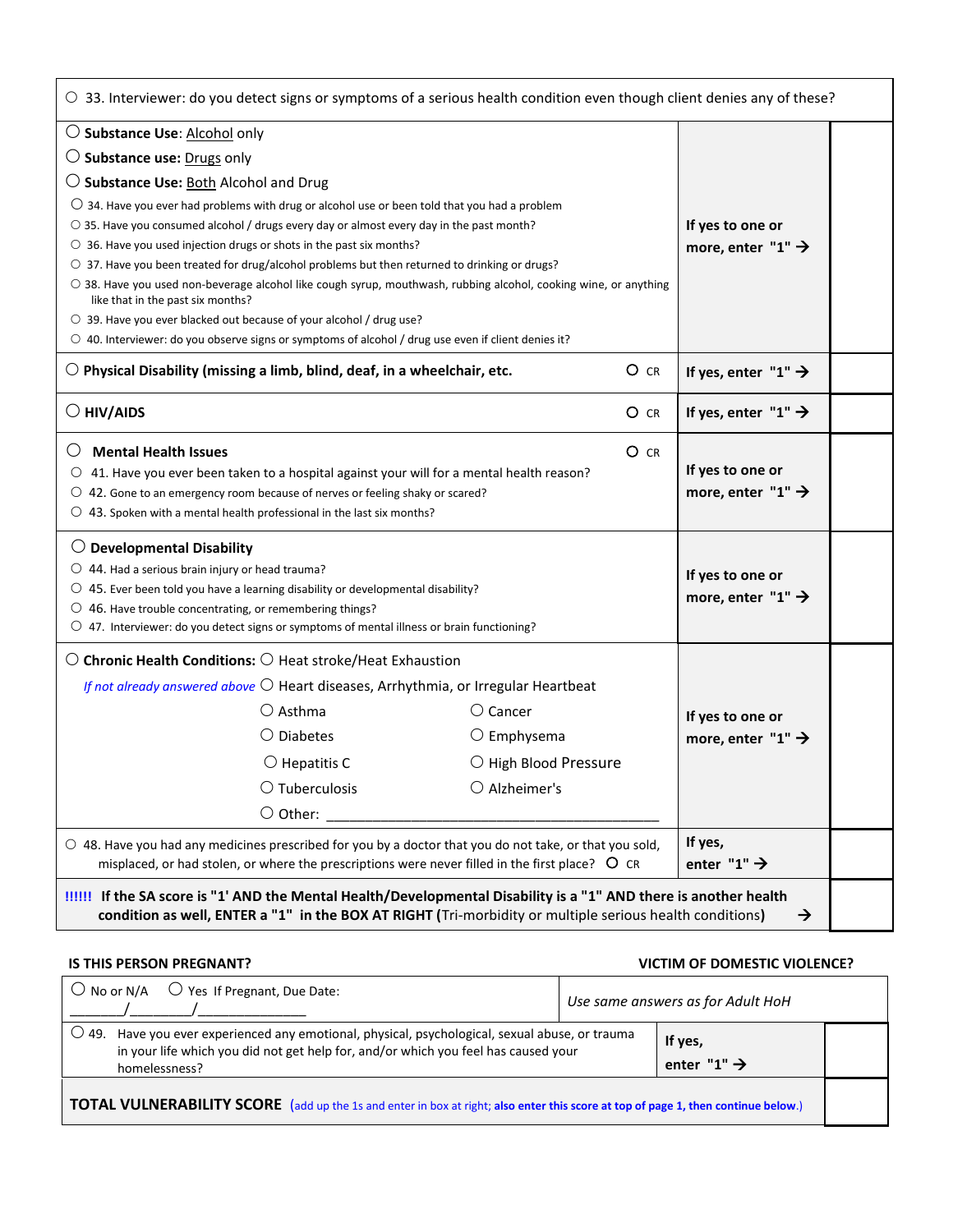

 $\overline{a}$  $\overline{a}$ 

# **AUTHORIZATION FOR RELEASE OF INFORMATION**

## **HOW YOUR INFORMATION IS PROTECTED**

Any information collected about you in electronic format is not accessible to anyone but your authorized advocate(s), THE CALL [Coordinated Access to Local Links], and eventually to the eligible receiving agency for housing placement.

 We do collect/store anonymous aggregate information for policy purposes but identifying information about you is never released.

- We don't store SSNs and names online; we comply with the tightest possible laws governing your personal information.
- We are "tighter than most banks".

#### **YOUR ADVOCATE/S NEED YOUR PERMISSION TO SEND THE COMPLETED REFERRAL/APPLICATIONS**

I, \_\_\_\_\_\_\_\_\_\_\_\_\_\_\_\_\_\_\_\_\_\_\_\_\_\_\_\_\_\_\_\_\_, understand it is my sole responsibility to update my advocate of any change in my information, specifically telephone number and address, as soon as change occurs. I understand that my advocate intends to use the HousingWorks/SimTech system to input and apply for housing. My housing information will be stored electronically and used to search for housing options. I further authorize my advocate to release my demographics and Vulnerability Index Score to the Coordinated Access Local Links otherwise known as "THE CALL". A second possibility is that my advocate can update waitlists I am on with any crucial changes in my application profile. Finally, I understand that if I authorize any other advocates in writing to work for me, then all my advocates will be able to see my housing application information, and have permission to talk with each other. I understand, however, that I can ask one advocate to permanently bar the other housing advocates from my records, if I wish; this lets me keep control over who advocates for me. I can also ask my advocate to show me which advocates have updated my information and when.

My advocate should explain to me what kinds of agencies they generally contact in order to perform housing advocacy:

#### **Restrictions on the use of Information.** (*Please check one*):

 $\Box$  This release lets my advocate request, or provides information from/to all relevant agencies for purposes of my housing search.

 $\Box$  This release specifies the *only* agencies [below], that my advocate can contact.

#### **My signature below acknowledges my understanding, authorization and consent for the following:**

- 1. This *Authorization for Release of Information* form is valid until it is revoked in writing by the applicant;
- 2. This authorization is subject to my revocation at any time, except for information already released;
- 3. This authorization covers the release of that information specified in the previous section and the information to be compiled during the course of client's involvement with the agency or program;
- 4. I understand that I have a right to receive a copy of this authorization form as well as the *Revocation of Authorization* form.
- 5. I understand that by signing this release I authorize this agency's auditors and HousingWorks/Simtech support staff to view information contained in my file (for audit purposes only);
- 6. A copy of this form is as valid as the original;
- 7. My advocate cannot withdraw any of my applications without documented attempts to contact me. It is my responsibility to stay in touch with the agency unless I revoke their authorization by completing a *Revocation of Authorization* form.

| Client/Parent/Guardian Signature |  |
|----------------------------------|--|
|                                  |  |

**How client was informed of the above information** (*Please check one*):

- $\Box$  Client read and signed this form
- $\Box$  Verbal explanation of this form was provided point by point by advocate
- $\Box$  An interpreter was provided

Printed Name of the Advocate I am authorizing Signature of the Advocate I am authorizing

Date:  $\overline{\phantom{a}}$  /

THE CALL 1-800-HOMELESS A program of Catholic Social Services 1600 Bay Street P.O. Box M·So Station Fall River, MA 02724 Ph: 508.674-4681 **■** Fx: 508~675~2224

Date:  $/$  /

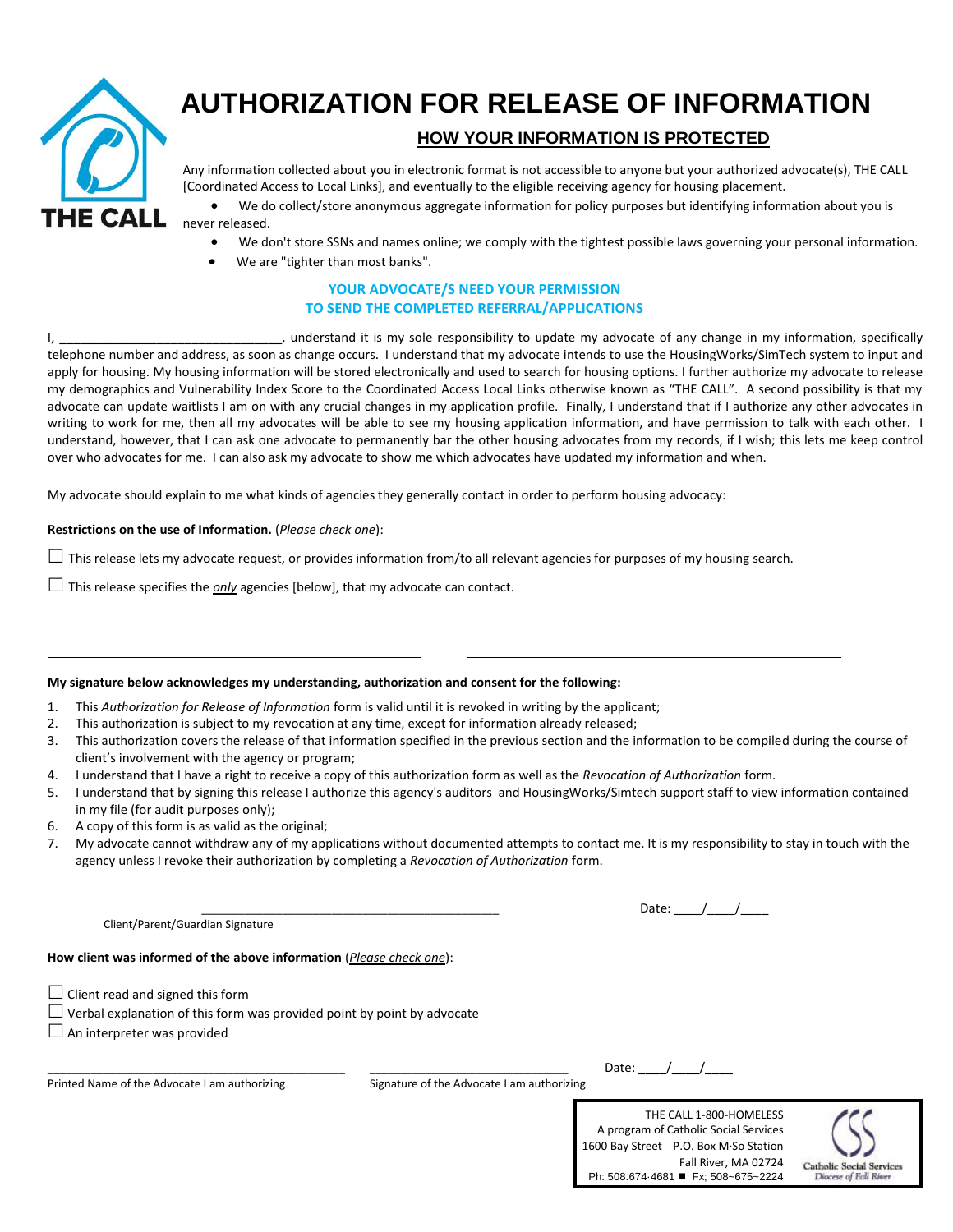

THE CALL

# **REVOCATION OF AUTHORIZATION**

**HOW YOU CAN STOP AN ADVOCATE FROM WORKING ON YOUR BEHALF**

**WRITTEN REVOCATION**: I hereby revoke all authorization for the releases specified on the Authorization for Release of Information form that I previously signed.

Signature of Client/Parent/Guardian

Date:  $\frac{1}{2}$  /

**ORAL REVOCATION**: Client/Parent/Guardian revoked all authorizations for the above specified client.

| Signature of Advocate                                                    | Date:                                                                                                                                                                    |                                                          |
|--------------------------------------------------------------------------|--------------------------------------------------------------------------------------------------------------------------------------------------------------------------|----------------------------------------------------------|
| <b>WHAT AUTHORIZATION(S) IS REVOKED?</b><br>Ability to sign applications | Permission to advocate for me in any way.<br>$\Box$                                                                                                                      |                                                          |
|                                                                          | THE CALL 1-800-HOMELESS<br>A program of Catholic Social Services<br>1600 Bay Street P.O. Box M·So Station<br>Fall River, MA 02724<br>Ph: 508.674-4681 ■ Fx; 508~675~2224 | <b>Catholic Social Services</b><br>Diocese of Fall River |
|                                                                          |                                                                                                                                                                          |                                                          |

# **REVOCATION OF AUTHORIZATION**

**HOW YOU CAN STOP AN ADVOCATE FROM WORKING ON YOUR BEHALF**

**WRITTEN REVOCATION**: I hereby revoke all authorization for the releases specified on the Authorization for Release of Information form that I previously signed.

Signature of Client/Parent/Guardian

Date:  $\frac{1}{2}$   $\frac{1}{2}$   $\frac{1}{2}$ 

**ORAL REVOCATION**: Client/Parent/Guardian revoked all authorizations for the above specified client.

Signature of Advocate

Date:  $/$  /

**WHAT AUTHORIZATION(S) IS REVOKED?**  $\Box$  Ability to sign applications  $\Box$  Permission to advocate for me in any way.

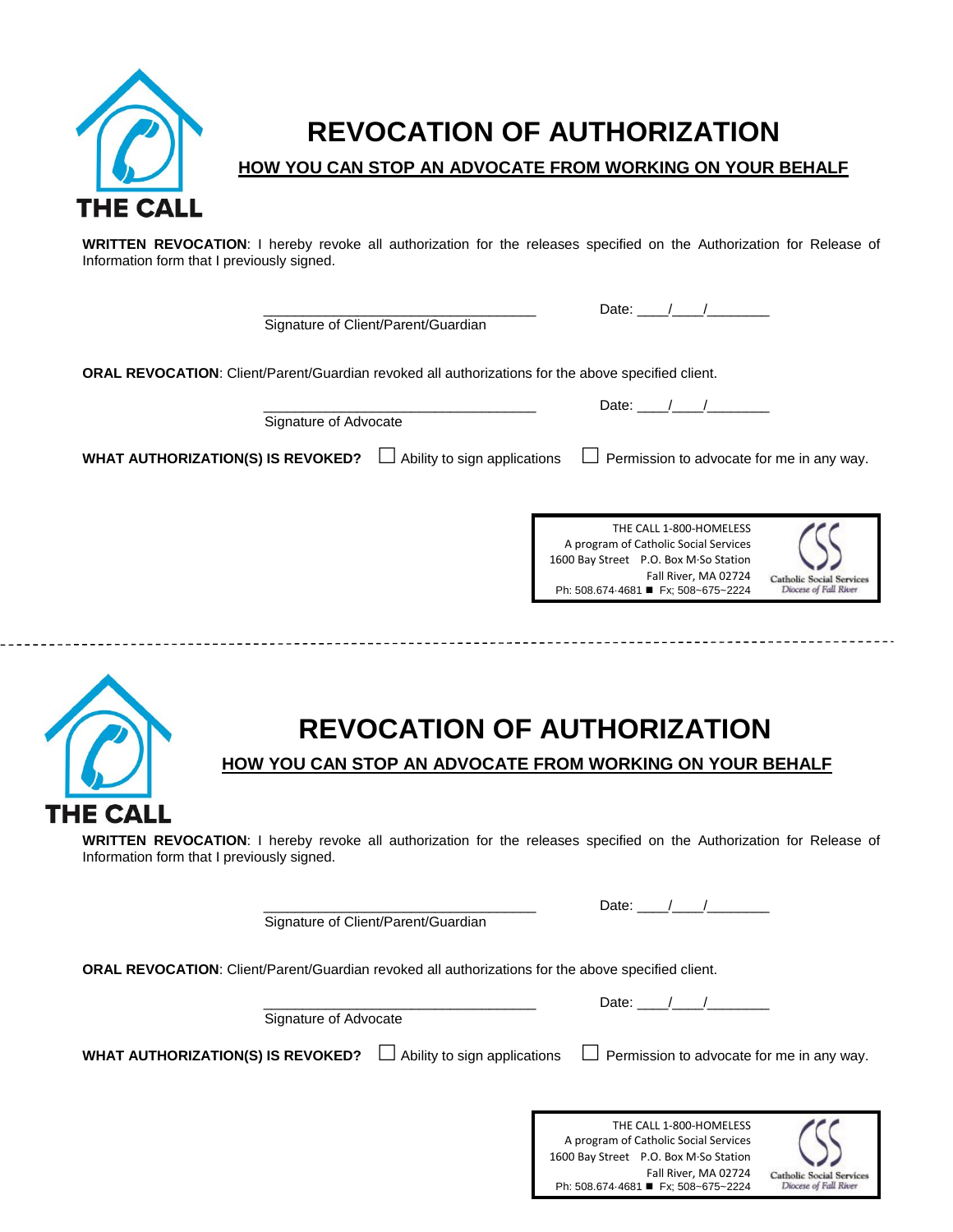and Urban Development Office of Housing Federal Housing Commissioner

|                                            | THE CALL | SERVING 3 CONTINUUMS OF CARE WITHIN BRISTOL COUNTY MA | PERMANENT SUPPORTIVE HOUSING PROGRAM-VERIFICATION OF DISABILITY                                                                                                                                                                                                                                                                                  |  |
|--------------------------------------------|----------|-------------------------------------------------------|--------------------------------------------------------------------------------------------------------------------------------------------------------------------------------------------------------------------------------------------------------------------------------------------------------------------------------------------------|--|
| DATE:                                      |          |                                                       |                                                                                                                                                                                                                                                                                                                                                  |  |
| <b>TREATING SOURCE:</b>                    |          |                                                       |                                                                                                                                                                                                                                                                                                                                                  |  |
|                                            |          |                                                       |                                                                                                                                                                                                                                                                                                                                                  |  |
|                                            |          |                                                       |                                                                                                                                                                                                                                                                                                                                                  |  |
| SUBJECT: VERIFICATION OF DISABILITY        |          |                                                       |                                                                                                                                                                                                                                                                                                                                                  |  |
| NAME:                                      |          |                                                       |                                                                                                                                                                                                                                                                                                                                                  |  |
| ADDRESS:                                   |          |                                                       |                                                                                                                                                                                                                                                                                                                                                  |  |
| person's eligibility or level of benefits. |          |                                                       | This person has applied for housing assistance under a program of the U.S. Department of Housing and Urban<br>Development (HUD). HUD requires the housing owner to verify all information that is used in determining this<br>We ask your cooperation in providing the following information and returning it to the person listed at the top of |  |
|                                            |          |                                                       | the page. Your prompt return of this information will help to ensure timely processing of the application for<br>assistance. The applicant/tenant has consented to this release of information as shown below.                                                                                                                                   |  |

===================================================================

\_\_\_\_\_\_\_\_\_\_\_\_\_\_\_\_\_\_\_\_\_\_\_\_\_\_\_\_\_\_\_\_\_\_\_\_ \_\_\_\_\_\_\_\_\_\_\_\_\_\_\_\_\_\_\_\_\_\_\_

**RELEASE:** I hereby authorize the release of the requested information. Information obtained under this consent is limited to information that is no older than 12 months.

Signature Date Date

**Note to Applicant/Tenant:** You do not have to sign this form if either the requesting organization or the organization supplying the information is left blank.

This form is valid for one year from the date of signature. You have the right to revoke this authorization at any time by notifying your case manager in writing.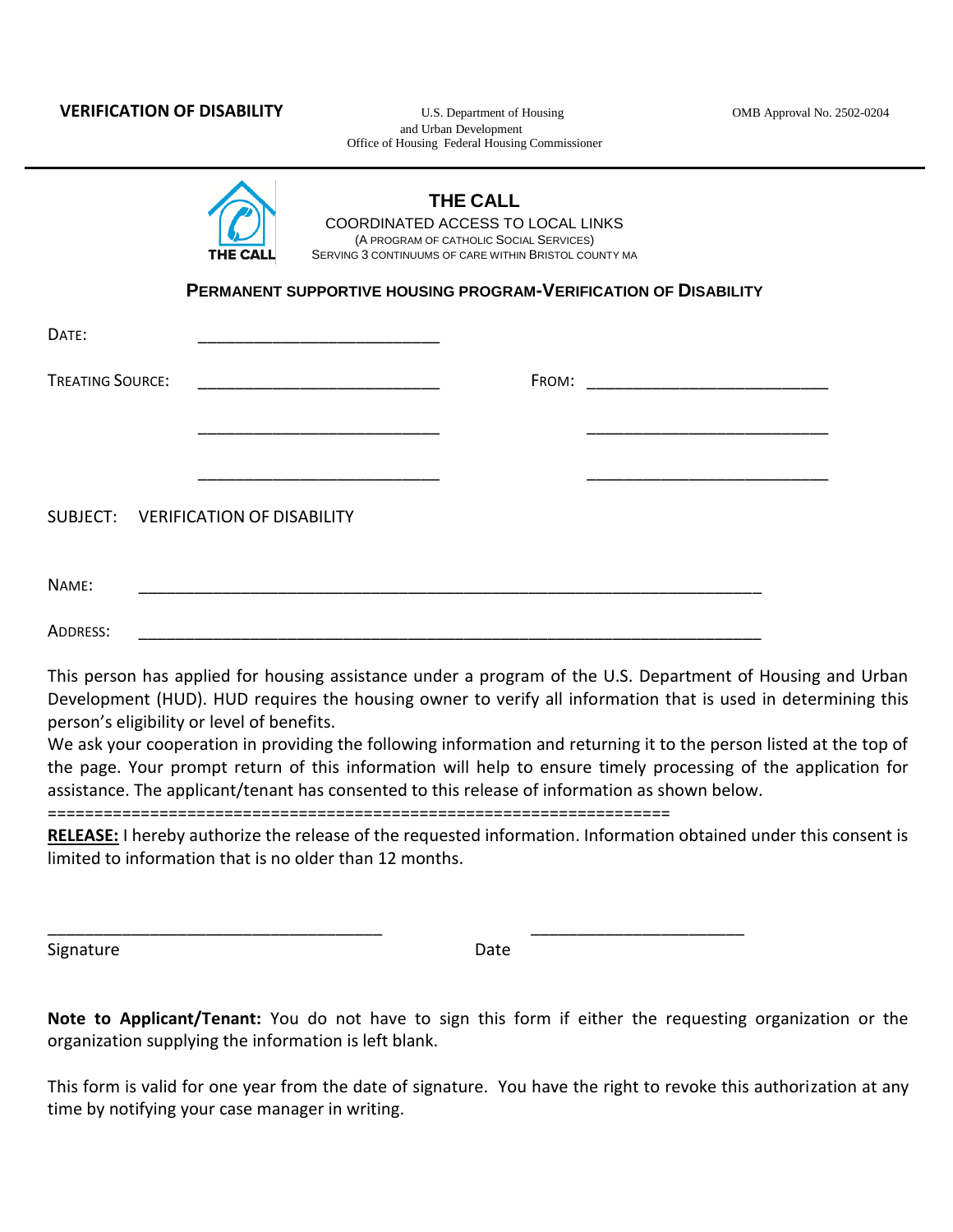### VERIFICATION OF DISABILITY (Page 2 of 3)

#### INFORMATION BEING REQUESTED

For each numbered item below, mark an "X" in the **applicable box** that accurately describes the person listed above.

- 1. The No Tas a physical, mental, or emotional impairment that is expected to be of longcontinued and indefinite duration, substantially impedes his or her ability to live independently, and is of a nature that such ability could be improved by more suitable housing conditions.
- 2. YES NO Is a person with a developmental disability, as defined in Section 102(7) of the Developmental Disabilities Assistance and Bill of Rights Act (42 U.S.C. 6001(8)), i.e., a person with a severe chronic disability that:
	- a. Is attributable to a mental or physical impairment or combination of mental and physical impairments;
	- b. Is manifested before the person attains age 22;
	- c. Is likely to continue indefinitely;
	- d. Results in substantial functional limitation in three or more of the following areas of major life activity;
		- (1) Self-care,
		- (2) Receptive and expressive language,
		- (3) Learning,
		- (4) Mobility,
		- (5) Self-direction,
		- (6) Capacity for independent living, and
		- (7) Economic self-sufficiency; and
	- e. Reflects the person's need for a combination and sequence of special, interdisciplinary, or generic care, treatment, or other services that are of lifelong or extended duration and are individually planned and coordinated.
- 3. YES NO Is a person with a chronic mental illness, i.e., he or she has a severe and persistent mental or emotional impairment that seriously limits his or her ability to live independently, and whose impairment could be improved by more suitable housing conditions.
- 4. YES NO Is a person whose sole impairment is alcoholism or drug addiction.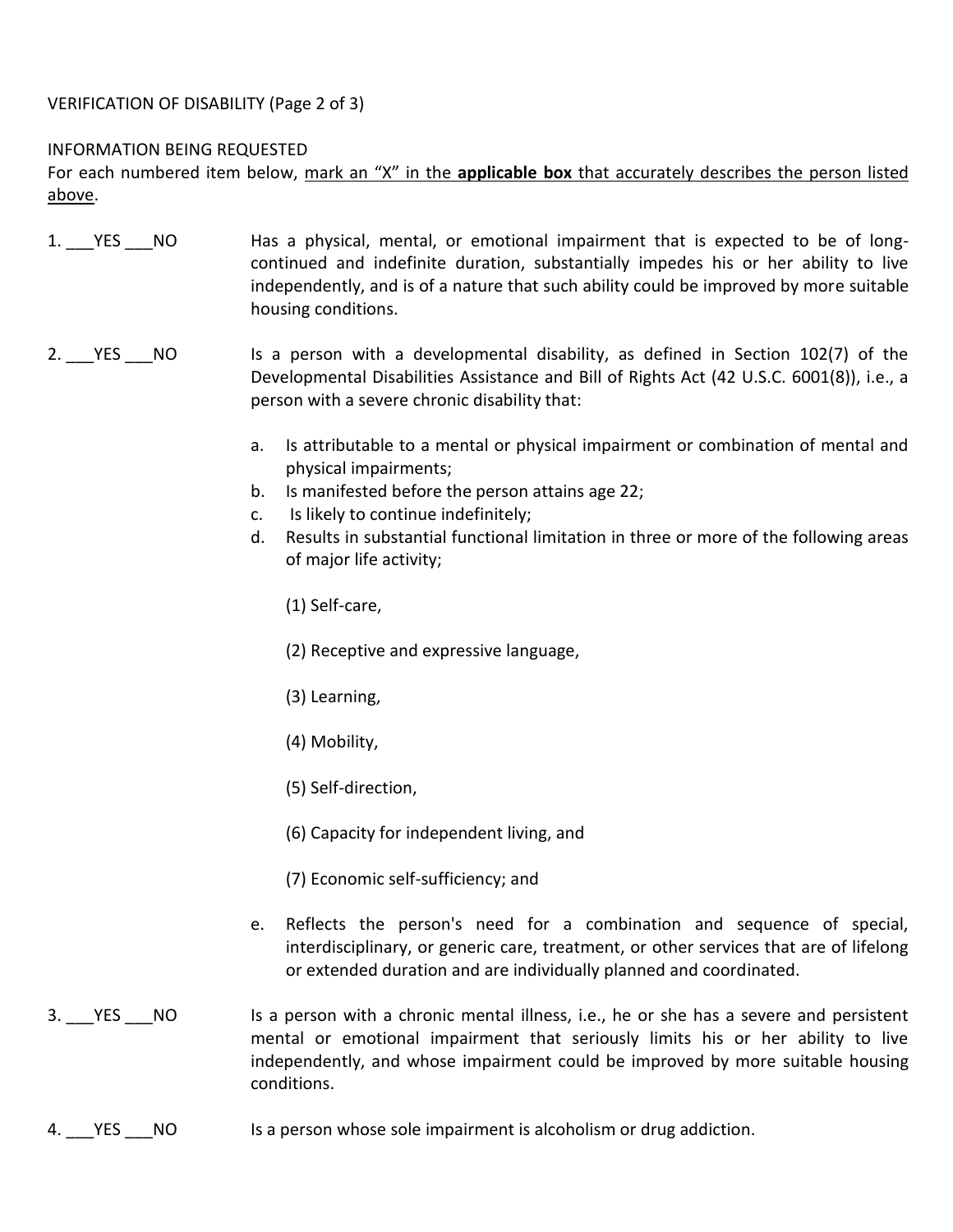| FIRM/ORGANIZATION |
|-------------------|
| Address:          |
|                   |
|                   |
|                   |
|                   |

#### SIGNATURE DATE DESCRIPTION OF PROPERTY AND LOCAL DATE OF PROPERTY AND LOCAL DATE.

#### ================================================================================

\_\_\_\_\_\_\_\_\_\_\_\_\_\_\_\_\_\_\_\_\_\_\_\_\_\_\_\_\_\_ \_\_\_\_\_\_\_\_\_\_\_\_\_\_\_\_\_\_\_\_\_\_\_\_\_\_\_\_\_\_\_\_\_

**Public reporting burden** for this collection is estimated to average 12 minutes per response, including the time for reviewing instructions, searching existing data sources, gathering and maintaining the data needed, and completing and reviewing the collection of information. This information is required to obtain benefits and is voluntary. HUD may not collect this information, and you are not required to complete this form, unless it displays a currently valid OMB control number. Owners/management agents must obtain third party verification that a disabled individual meets the definition for persons with disabilities for the program governing the housing where the individual is applying to live. The definitions for persons with disabilities for programs covered under the United States Housing Act of 1937 are in 24 CFR 403 and for the Section 202 and Section 811 Supportive Housing for the Elderly and Persons with Disabilities in 24 CFR 891.305 and 891.505. No assurance of confidentiality is provided. The Department of Housing and Urban Development (HUD) is authorized to collect this information by the U.S. Housing Act of 1937, as amended (42 U.S.C. 1437 et. seq.); the Housing and Urban-Rural Recovery Act of 1983 (P.L.98-181); the Housing and Community Development Technical Amendments of 1984 (P.L. 98-479); and by the Housing and Community Development Act of 1987 (42 U.S.C. 3543). ================================================================================

#### PENALTIES FOR MISUSING THIS CONSENT:

Title 18, Section 1001 of the U.S. Code states that a person is guilty of a felony for knowingly and willingly making false or fraudulent statements to any department of the United States Government; HUD and any owner (or any employee of HUD or the owner) may be subject to penalties for unauthorized disclosures or improper uses of information collected based on the consent form. Use of the information collected based on this verification form is restricted to the purposes cited above. Any person who knowingly or willingly requests, obtains, or discloses any information under false pretenses concerning an applicant or participant may be subject to a misdemeanor and fined not more than \$5,000. Any applicant or participant affected by negligent disclosure of information may bring civil action for damages and seek other relief, as may be appropriate, against the officer or employee of HUD or the owner responsible for the unauthorized disclosure or improper use. Penalty provisions for misusing the social security numbers are contained in the Social Security Act at 208 (a) (6), (7) and (8). Violations of these provisions are cited as violations of 42 USC 408 (a) (6), (7) and (8).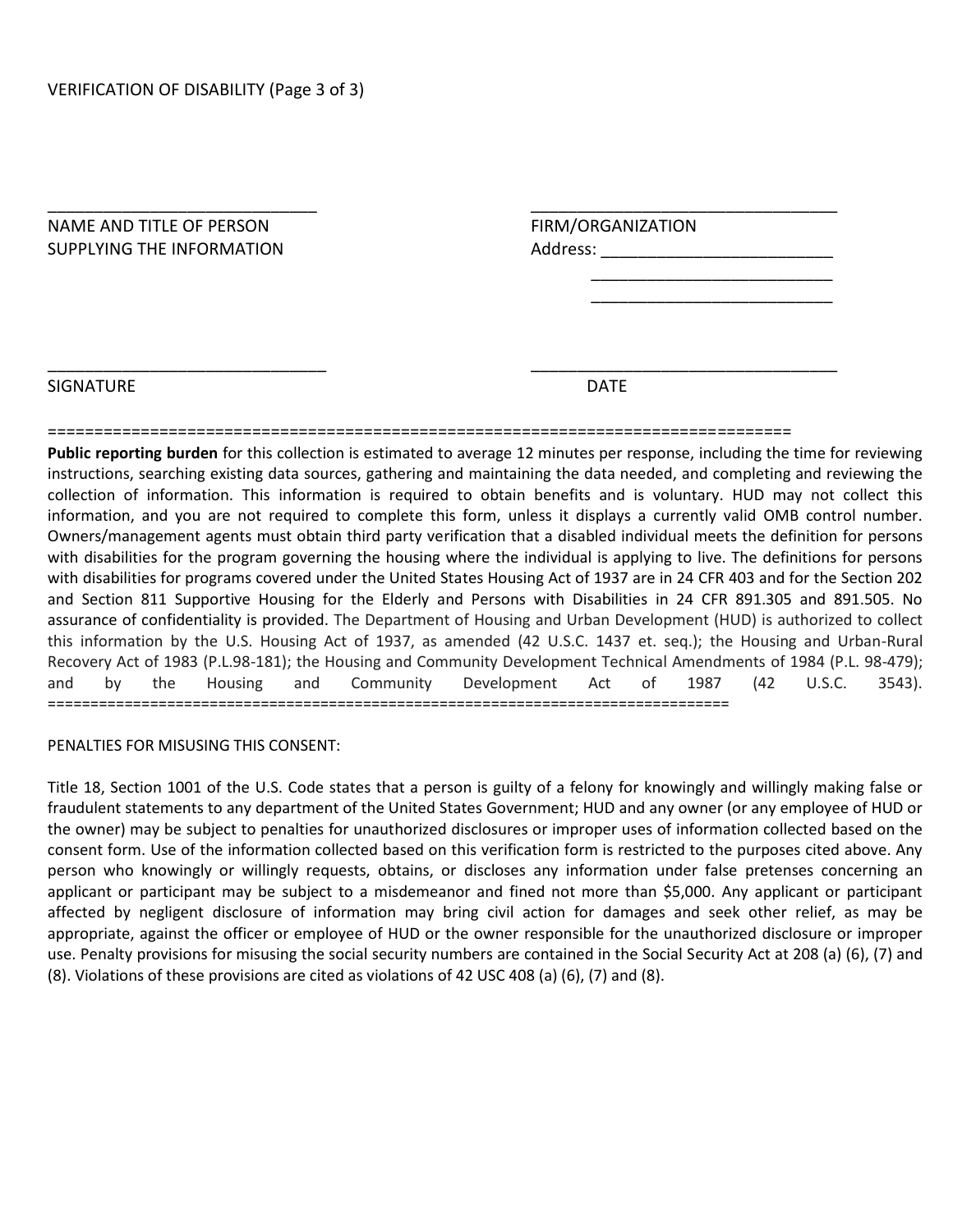

#### **THE CALL**

COORDINATED ACCESS TO LOCAL LINKS (A PROGRAM OF CATHOLIC SOCIAL SERVICES) SERVING 3 CONTINUUMS OF CARE WITHIN BRISTOL COUNTY MA

# **VERIFICATION OF HOMELESSNESS**

Date:\_\_\_\_\_\_\_\_\_\_\_\_\_\_\_\_\_\_\_\_\_\_\_\_\_\_\_\_

Client/Participant/Guest Name: \_\_\_\_\_\_\_\_\_\_\_\_\_\_\_\_\_\_\_\_\_\_\_\_\_\_\_\_\_\_\_\_\_\_\_\_\_\_\_\_

Control Number for THE CALL (if known) \_\_\_\_\_\_\_\_\_\_\_\_\_\_\_\_\_\_\_\_\_\_\_\_\_\_\_\_\_\_

The above referenced person or family has been under the care of this facility from

\_\_\_\_\_\_\_\_\_\_\_\_\_\_\_\_\_ to \_\_\_\_\_\_\_\_\_\_\_\_\_\_\_\_\_

*Additional detail about the client's episodes of homelessness may be written below.*

*\_\_\_\_\_\_\_\_\_\_\_\_\_\_\_\_\_\_\_\_\_\_\_\_\_\_\_\_\_\_\_\_\_\_\_\_\_\_\_\_\_\_\_\_\_\_\_\_\_\_\_\_\_\_\_\_\_\_\_\_\_\_\_\_\_\_\_\_\_\_\_\_\_\_\_\_\_\_\_ \_\_\_\_\_\_\_\_\_\_\_\_\_\_\_\_\_\_\_\_\_\_\_\_\_\_\_\_\_\_\_\_\_\_\_\_\_\_\_\_\_\_\_\_\_\_\_\_\_\_\_\_\_\_\_\_\_\_\_\_\_\_\_\_\_\_\_\_\_\_\_\_\_\_\_\_\_\_\_ \_\_\_\_\_\_\_\_\_\_\_\_\_\_\_\_\_\_\_\_\_\_\_\_\_\_\_\_\_\_\_\_\_\_\_\_\_\_\_\_\_\_\_\_\_\_\_\_\_\_\_\_\_\_\_\_\_\_\_\_\_\_\_\_\_\_\_\_\_\_\_\_\_\_\_\_\_\_\_ \_\_\_\_\_\_\_\_\_\_\_\_\_\_\_\_\_\_\_\_\_\_\_\_\_\_\_\_\_\_\_\_\_\_\_\_\_\_\_\_\_\_\_\_\_\_\_\_\_\_\_\_\_\_\_\_\_\_\_\_\_\_\_\_\_\_\_\_\_\_\_\_\_\_\_\_\_\_\_ \_\_\_\_\_\_\_\_\_\_\_\_\_\_\_\_\_\_\_\_\_\_\_\_\_\_\_\_\_\_\_\_\_\_\_\_\_\_\_\_\_\_\_\_\_\_\_\_\_\_\_\_\_\_\_\_\_\_\_\_\_\_\_\_\_\_\_\_\_\_\_\_\_\_\_\_\_\_\_ \_\_\_\_\_\_\_\_\_\_\_\_\_\_\_\_\_\_\_\_\_\_\_\_\_\_\_\_\_\_\_\_\_\_\_\_\_\_\_\_\_\_\_\_\_\_\_\_\_\_\_\_\_\_\_\_\_\_\_\_\_\_\_\_\_\_\_\_\_\_\_\_\_\_\_\_\_\_\_ \_\_\_\_\_\_\_\_\_\_\_\_\_\_\_\_\_\_\_\_\_\_\_\_\_\_\_\_\_\_\_\_\_\_\_\_\_\_\_\_\_\_\_\_\_\_\_\_\_\_\_\_\_\_\_\_\_\_\_\_\_\_\_\_\_\_\_\_\_\_\_\_\_\_\_\_\_\_\_ \_\_\_\_\_\_\_\_\_\_\_\_\_\_\_\_\_\_\_\_\_\_\_\_\_\_\_\_\_\_\_\_\_\_\_\_\_\_\_\_\_\_\_\_\_\_\_\_\_\_\_\_\_\_\_\_\_\_\_\_\_\_\_\_\_\_\_\_\_\_\_\_\_\_\_\_\_\_\_ \_\_\_\_\_\_\_\_\_\_\_\_\_\_\_\_\_\_\_\_\_\_\_\_\_\_\_\_\_\_\_\_\_\_\_\_\_\_\_\_\_\_\_\_\_\_\_\_\_\_\_\_\_\_\_\_\_\_\_\_\_\_\_\_\_\_\_\_\_\_\_\_\_\_\_\_\_\_\_*

Before coming to this facility, the homeless person resided at:

This facility is classified as one of the following types of facilities/ programs:

\_\_\_\_\_\_\_\_\_\_\_\_\_\_\_\_\_\_\_\_\_\_\_\_\_\_\_\_\_\_\_\_\_\_\_\_\_\_\_\_\_\_\_\_\_\_\_\_\_\_\_\_\_\_\_\_\_\_\_\_\_\_

| $\Box$ Emergency Shelter    | □ Mental Health Facility        |
|-----------------------------|---------------------------------|
| $\Box$ Transitional Housing | □ Correctional Facility         |
| $\Box$ Permanent Housing    | $\Box$ Substance Abuse Facility |

|  | $\Box$ Medical Institution |
|--|----------------------------|

- 
- □ Medical Institution □ Other: \_\_\_\_\_\_\_\_\_\_\_\_\_\_\_\_\_\_\_

| Signature: | Date:                         |  |
|------------|-------------------------------|--|
|            | (Signature of Facility Staff) |  |
| Title:     | Phone:                        |  |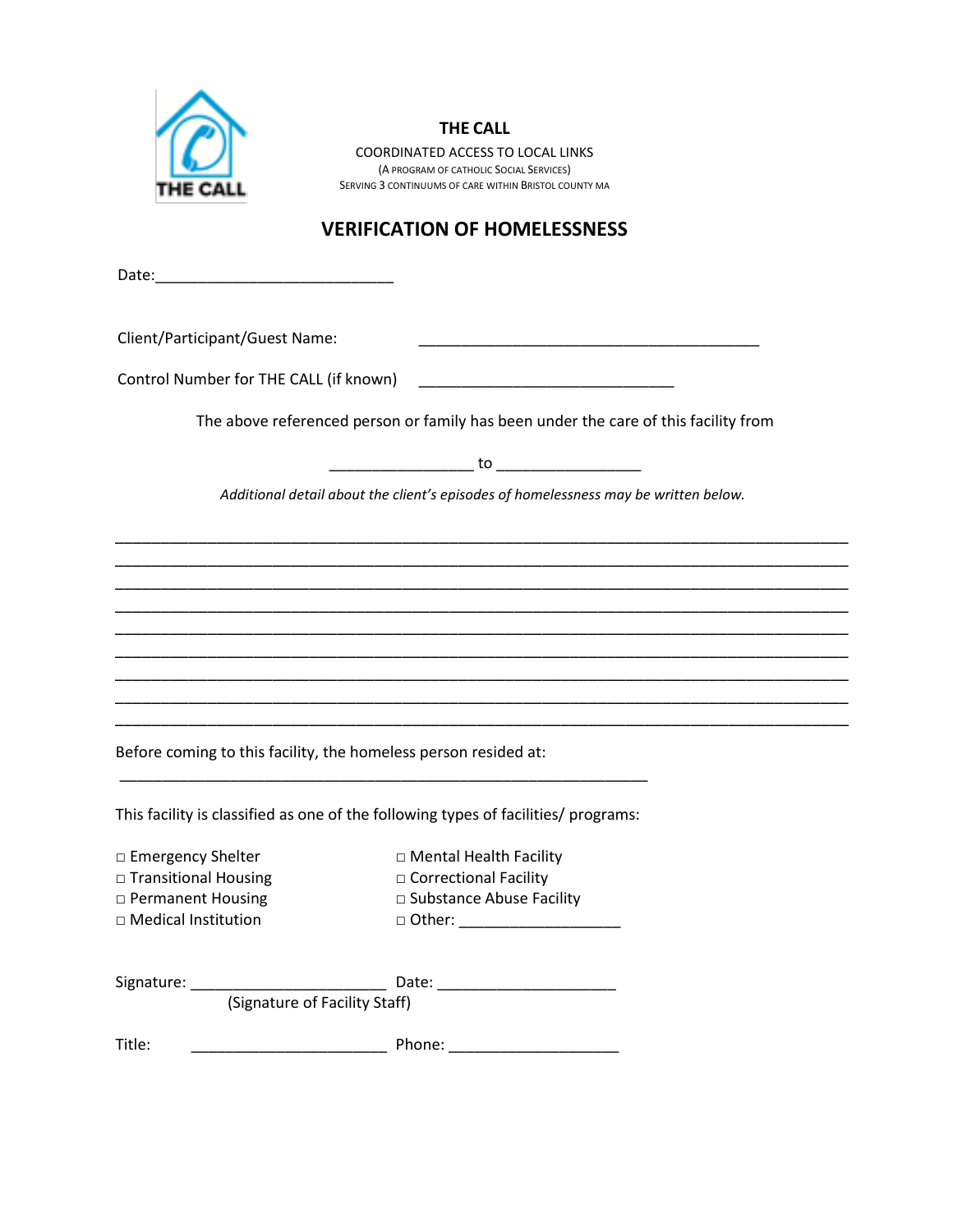This person has completed a comprehensive housing search and no subsequent residence has been identified and the client lacks resources and support networks needed to obtain housing. The resident is being referred to your agency's housing program.

The person was homeless prior to entering this facility as evidenced below:

\_\_\_\_\_ Residing in a place not meant for human habitation

Residing in an emergency shelter, transitional housing, or exiting an institution where they were placed for less than 90 days

Signature of referral Source

Title of Referral Source

Agency

Contact Phone Number Date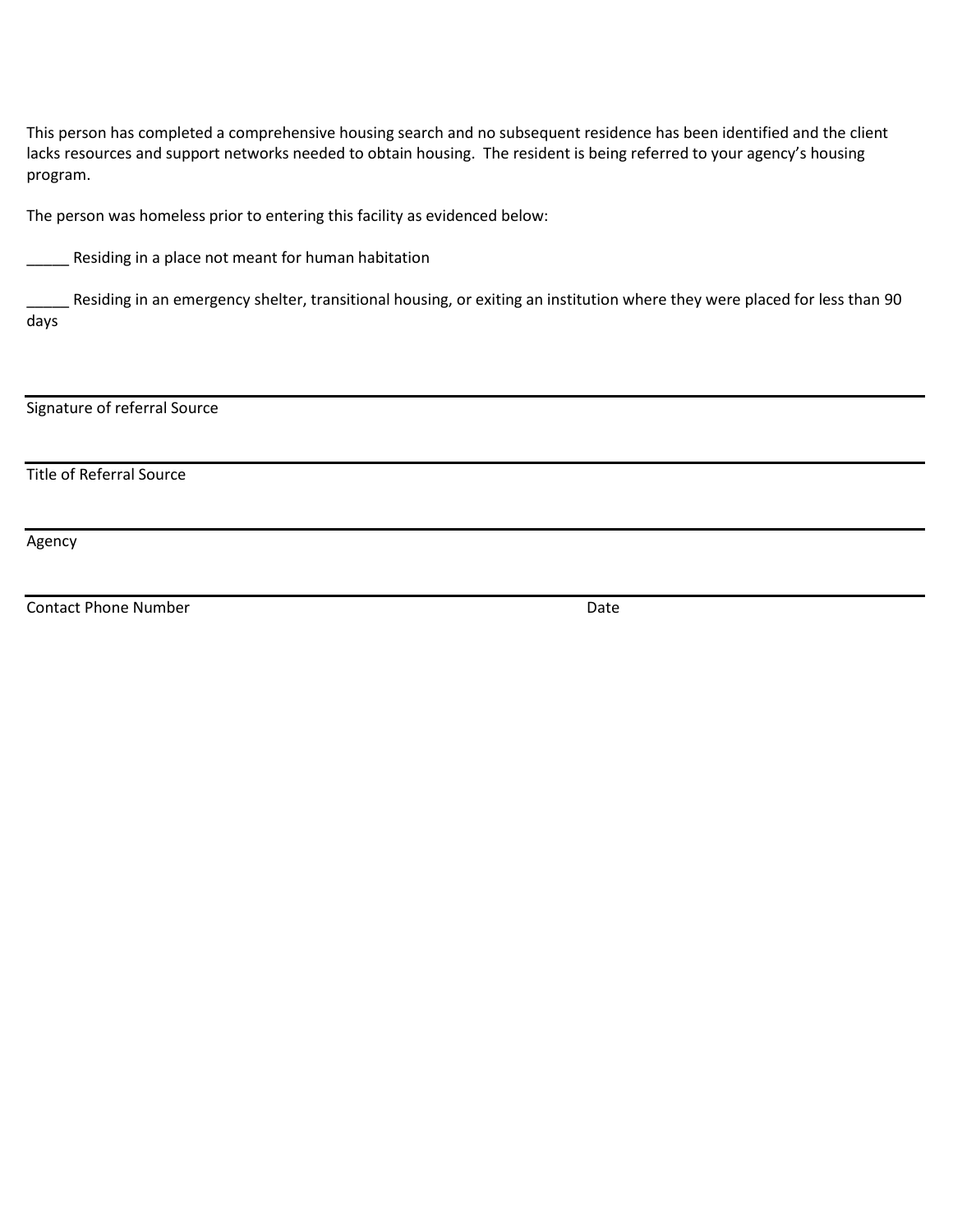# **CHRONICALLY HOMELESS CERTIFICATION**

### **THIS CHRONICALLY HOMELESS CERTIFICATION MUST BE COMPLETED FOR EACH HOUSEHOLD.**

Agency /Program Name:

Individual/Household Name: example the state of the Date Form Completed:  $\Box$ 

**This form is to certify the above individual or household is currently chronically homeless based on the category checked and required documentation.**



#### **HOW DO THEY MEET THE CHRONICALLY HOMELESS DEFINITION?**

The individual/household meets the definition of chronic homelessness\* because he/she is a single individual or a head of household with a disability living in a place not meant for human habitation, safe haven or in an emergency shelter who has experienced homelessness… (*check one appropriate box)*

 …continuously for at least 12 months, during which time they may have lived in a shelter, safe haven or a place not meant for human habitation.

 …over a period of 4 or more separate episodes totaling 12 months in the last 3 years that were separated by breaks of *at least* 7 nights between each episode. *(Stays in institutions for less than 90 days do not constitute a break.)*

 …living in a shelter, safe haven or a place not meant for human habitation *before* exiting an institutional care facility like a jail, prison, substance abuse or mental health facility, hospital or similar facility after spending less than 90 days there.

…is a family with an adult head of household (or if there is no adult in the family, a minor head of household) who meets all of the criteria in option 1 or 2 of this section, including a family whose composition has fluctuated while the head of household has been homeless.

*\*Refers to HUD definition which became effective January 15, 2016. See page 4 for additional resources and HUD links.* 



### **WHAT EVIDENCE HAS BEEN PROVIDED TO DOCUMENT CHRONIC HOMELESS STATUS?**

It has been verified that the individuals/household whose primary nighttime residence is a public or private place not meant for human habitation, or who are living in a publicly/privately operated shelter designated to provide temporary living arrangements (like congregate shelters and motels paid for by charitable organizations or public

dollars), have been documented as meeting the definition of chronic homelessness through the following standard documentation: *(check each appropriate box)*

Third party documentation (*proceed to question 2a*).

Intake worker observation (*proceed to question 2b*).

Certification from the person seeking assistance (*proceed to question 2c*).



**Third party documentation** has been provided and is present in the case file in the following way: *(check all appropriate boxes)*

 $\Box$  HMIS records that retain an auditable history of all entries (example: "who, what, when") and prevent overrides or changes of the dates of entries.

 $\Box$  A written referral by another housing or service provider.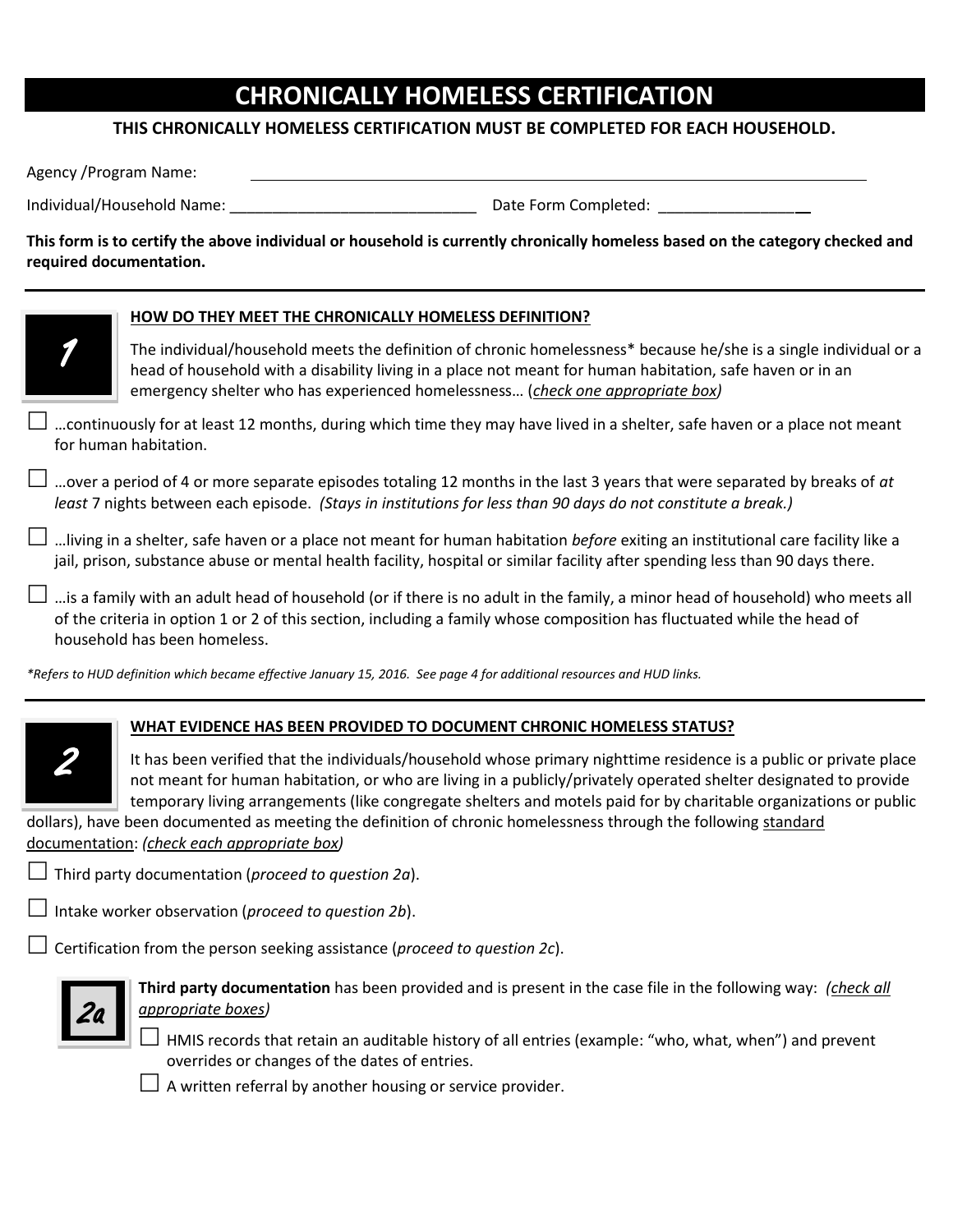

**Intake Worker Observation** has been provided and is present in the case file in the following way: *(check all appropriate boxes)*

- $\Box$  Written observation(s) by an outreach worker of the conditions where the individual was living.
- $\Box$  Written referral by another housing or service provider.
- $\Box$  Evidence of due diligence to secure third party documentation and the individual's self-certification of the living situation is documented in the case file.



**Certification from the person seeking assistance** is available to all clients for up to 3 months of their homelessness but in limited circumstances, up to 12 months can be obtained through self certification where there is evidence in the case file that third party documentation and initial worker observations are unavailable. In the case of self-certification, both of the following items must be documented:

 $\Box$  Written self-certification.

 $\Box$  The intake worker's documentation of the individual/household's living situation and evidence of due diligence in attempting to obtain third party documentation and intake worker observation.

| Has evidence that the individual/household has experienced homelessness for 12 months included a combination of these three |  |
|-----------------------------------------------------------------------------------------------------------------------------|--|
| forms (i.e. 2a, 2b or 2c) of standard documentation? (Check one box): $\Box$ YES $\Box$ NO                                  |  |

### **WHAT ABOUT INSTITUTIONAL CARE?**

If an individual resided in an institutional care facility for 90 days or less and was chronically homeless before entering the facility, the following evidence of homelessness—*in addition to* the standard documentation already noted in this section—is also required. *(Check appropriate box to reflect which documentation has been provided* 

#### *in the case file).*

3

 $\Box$  Discharge paperwork or a written/oral referral from a social worker, case manager or other appropriate official of the institutional care facility stating the start and end dates of the individual's stay, or

 $\perp$  Where discharge paperwork cannot be obtained, a written record of the intake worker's due diligence in attempting to obtain it and a certification by the individual that they exited the facility where the individual or head of household resided for less than 90 days.



### **HOW HAS DISABILITY BEEN DOCUMENTED?**

Those qualifying under the chronic homeless definition must meet the standards demonstrating homelessness, but they must also demonstrate evidence of a disability. *(Check all appropriate boxes to reflect which documentation has been provided in the case file).*

 $\perp$  Written verification of the disability from a professional licensed by the state to diagnose and treat the disability AND his/her certification that the disability is expected to be long-continuing or of indefinite duration and that it substantially impedes the individual/head of household's ability to live independently.

 $\Box$  Written verification from the Social Security Administration.

 $\Box$  Receipt of a disability check (e.g. SSDI, Veterans Disability Compensation).

 $\Box$  Intake staff-recorded observation of disability that—no later than 45 days from the application for assistance—is confirmed and accompanied by at least one other piece of evidence.

 $\Box$  Other documentation as may be approved by HUD and the City of New Bedford.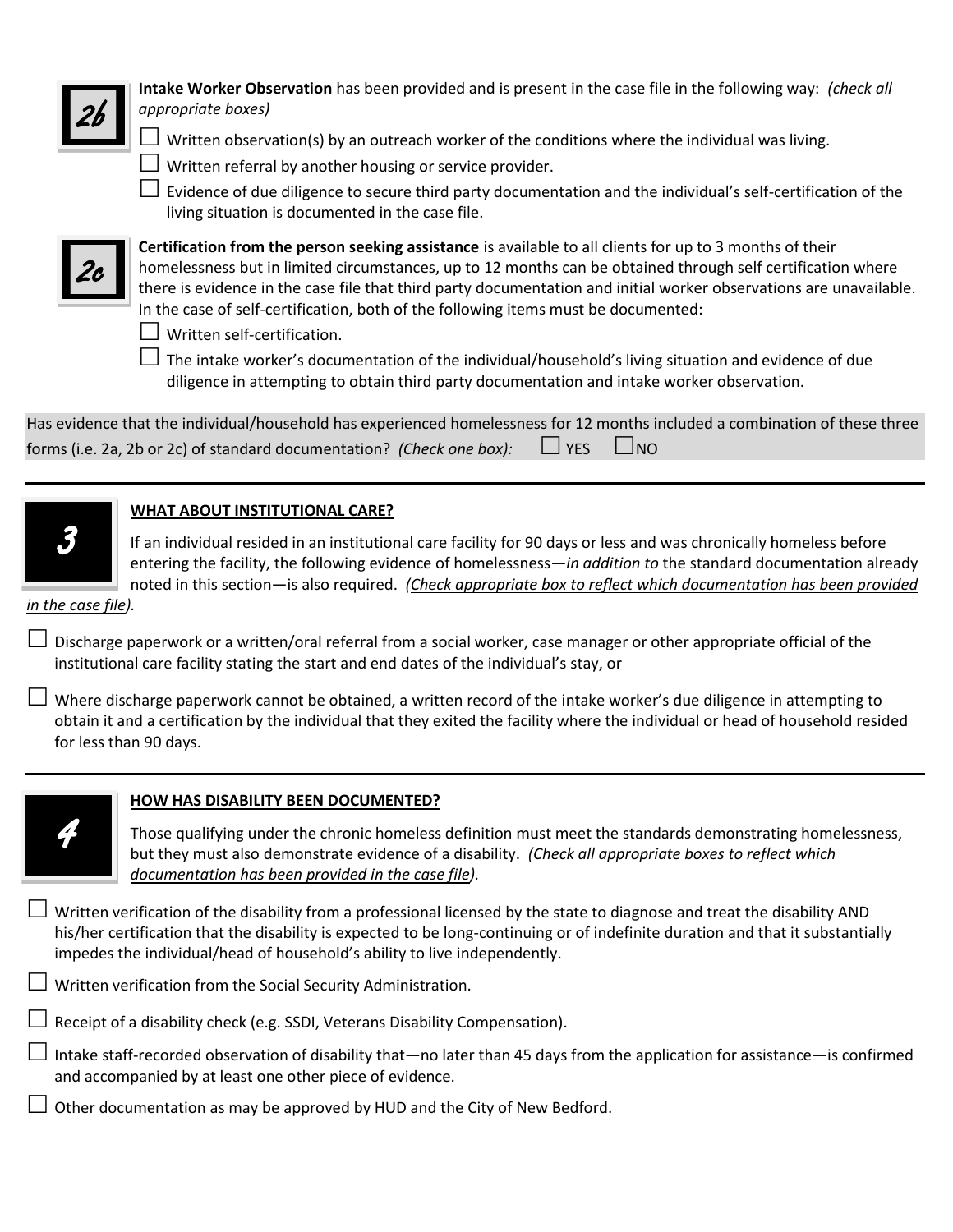

#### **ARE THE 12 MONTHS OF HOMELESSNESS CONTINUOUS OR CUMULATIVE?**

Those identified as being chronically homeless must be literally homeless and living either in a place not meant for human habitation, in a safe haven or in an emergency shelter for 12 months or longer. *(Check one box to reflect whether the individual/household being documented was continuously or cumulatively homeless and* 

*complete the documentation section for the selected option).*

#### **Continuous**

The chronically homeless persons must be homeless and living in a place not meant for human habitation, a safe haven or in an emergency shelter continuously for 12 months or greater*.* 

#### *Check any boxes that may apply:*

If records show that there are not 12 months of continuous homelessness in HMIS with no break, but the client reports that they have been homeless for the last 12 months with no breaks, other third-party sources providing adequate documentation are now in the case file.

 $\Box$  In rare and extreme cases, if at least 9 months of continuous homelessness cannot be obtained by third party documentation, up to the full 12 months can be documented through self-certification, only. If this has been done, evidence of documented attempts to obtain third-party documentation and why the third-party documentation was not obtained must be included within the case file along with a written certification from the individual or head of household of the living situation for the undocumented period.

#### **Cumulative**

s

For chronically homeless persons experiencing 4 or more occasions of homelessness over a period of 3 years, the cumulative total of the occasions must be 12 months or greater.

#### *Check one box, only:*

| $\Box$ A review of HMIS data demonstrated that there were 12 months of cumulative homelessness over the last 3 years |  |
|----------------------------------------------------------------------------------------------------------------------|--|
| and is documented in the case file.                                                                                  |  |

 $\Box$  Although HMIS data did not demonstrate 12 months of cumulative homelessness over the last 3 years, other third party sources were identified and documentation of the homeless episodes totaling 12 months has been documented in the case file.

 $\Box$  Although there were fewer than 3 breaks found in HMIS, the client was able to identify additional breaks between separate occasions of homelessness that brought the total to 4 or more occasions of homelessness over the past 3 years. This self-certifying information is documented in the case file.

 $\Box$  In rare and extreme cases, if at least 9 months of cumulative homelessness cannot be obtained by third party documentation, up to the full 12 months can be documented through self-certification, only. If this has been done, evidence of documented attempts to obtain third-party documentation and why the third-party documentation was not obtained must be included within the case file along with a written certification from the individual or head of household of the living situation for the undocumented period.

#### **STAFF CERTIFICATION**

All of the information identified on this form has been placed in the client's case file.

Intake Staff Signature:

Date Form Completed: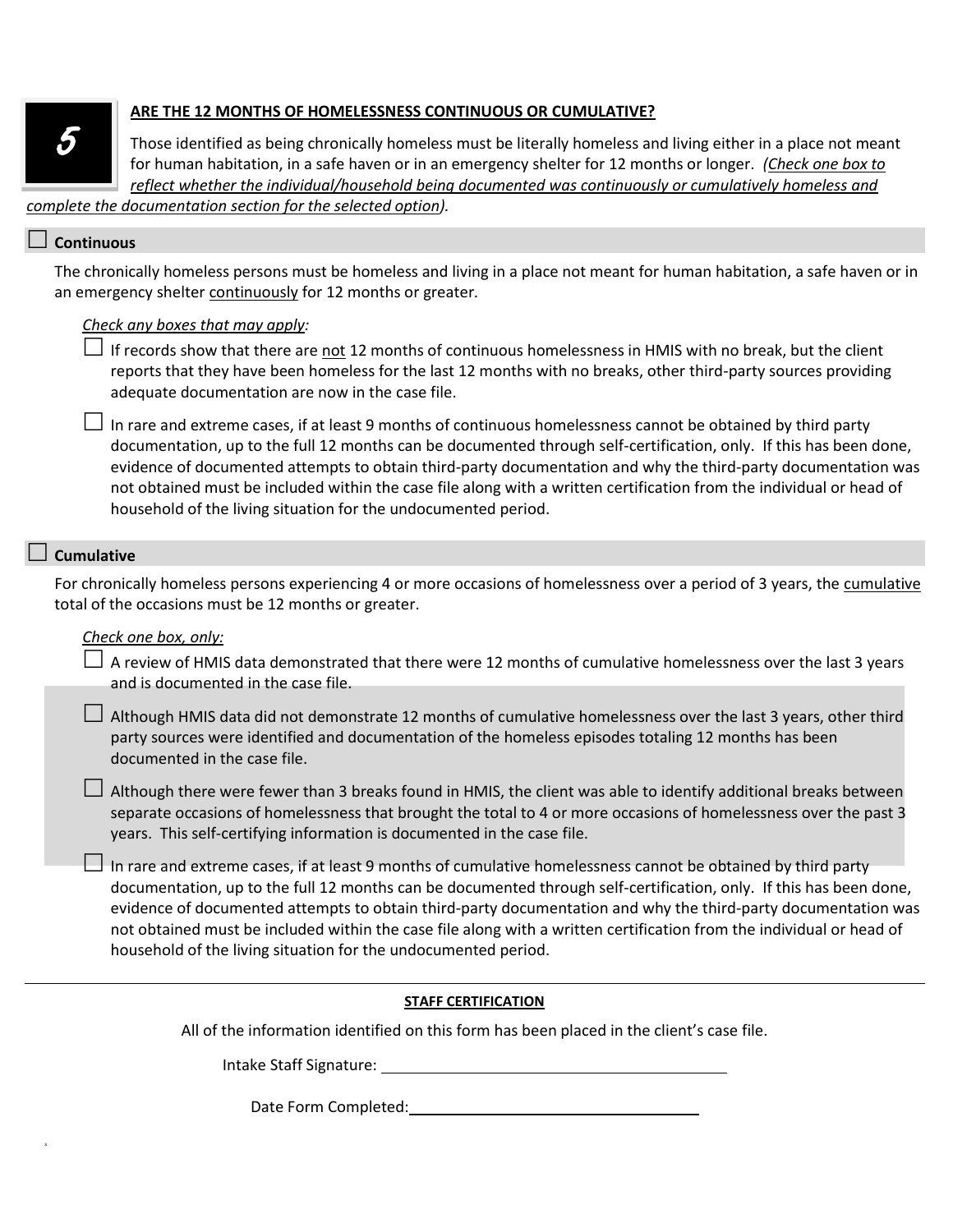### $\Box$ Complete all fields in Part 2 □ Complete all relevant fields in Part 3  $\Box$  Attach all supporting documents to this form  $\Box$  Maintain this form & supporting docs in participant's file *See Part 4 for Detailed Instructions & Part 5 for a Quick Guide to Eligibility***PART 2: GENERAL INFORMATION** Participant Name: Participant Date of Birth: Participant HMIS #: Person Completing Form: The Completing Person Completing: The Date Form Completed: Email & Phone Number for Person Completing Form: Email: Phone #: CoC Program for which Homelessness is Being Certified: CoC Program Type: *(Check One)* CoC Project Entry Date:  $\Box$ PSH  $\Box$  TH  $\Box$  RRH **PART 3: CURRENT HOMELESS STATUS & HOMELESS HISTORY** Location Prior to CoC Program Entry: Indicate place where client was staying immediately prior to program entry (Check One): *Required Documentation Must Be Attached (See Part 4).* □ Unsheltered □ Emergency Shelter  $\square$  Rapid Re-housing  $\square$  Transitional Housing (not qualified as chronic) □ Hotel/Motel Paid by Govt or Charity □ Institution < 90 days & literally homeless prior **Is client fleeing or attempting to flee domestic violence** *(Check One)*? □ **YES** □ **NO** *Required Documentation Must Be Attached (See requirements in Part 4).* **Homeless Status** *(Check One)* □ Literally Homeless (includes <90 days institution) □ Imminent Risk of Homelessness □ Fleeing Domestic Violence **Chronic/Disability Status** Is this participant chronically homeless? (SEE HOMELESS HISTORY) □ YES □ NO *If yes, to any, Disability Verification*  Is this participant being qualified for permanent supportive housing? □ YES □ NO *must be completed***.**  Is this participant being qualified for transitional housing for disabled?  $\Box$  YES  $\Box$  NO **Homeless History ‐ EXAMPLE** Starting with the most recent occasion of homelessness, provide the names, dates and types of locations and length of each stay, where the participant resided during the last three years. Occasions can include more than one location and must be separated by at least a 7 night break when the individual did not meet the homeless definition. Unless there is evidence of a break in homelessness of 7 or more nights, documentation of an encounter with a service provider on a single day within 1 month, counts for the entire month. Each month can be counted only once. To qualify a participant as chronically homeless, you must document at least 12 consecutive months or at least 4 separate occasions within the last three years of living unsheltered, in ES, or in another qualified location provided that the total time homeless during those occasions equals at least twelve months. Required Documentation Must Be Attached - For more details, including institutional stays & doc requirements, see Part 4. **Program Name or Location Program/Location Type Start Date End Date Length of Stay Occasion #** *Riverside Park Unsheltered Aug 2014 12/23/14 Aug‐Dec: 5 months Occasion #1* Veteran's *Housed 12/24/14 1/2/15 10 days = break NotHomeless Harbor House EmergencyShelter 1/3/15 1/10/15 January: 1 month Riverside Park Unsheltered 1/11/15 2/2/15 February: 1 month Occasion #2 SAMPLE Southcoast Institutional Stay < 90 days 2/3/15 4/15/15 March‐April : 2 months John's House Residential Rehab > 90 days 4/16/15 8/30/15 4+months=break NotHomeless* John's House *Sister Rose EmergencyShelter 8/31/15 11/5/15 Aug‐Nov: 4 months Occasion #3 Friends/Family Housed 11/6/15 End of Jan 2+months=break NotHomeless Bus Station Unsheltered End of Jan 2/5/16 Jan‐Feb: 2 months Occasion #4* TOTAL # Occasions (red lengths do not count towards total): 15 months 4 Occasions *SAMPLE PARTICIPANT QUALIFIES AS CHRONICALLY HOMELESS.*

**PART 1: INSTRUCTIONS**